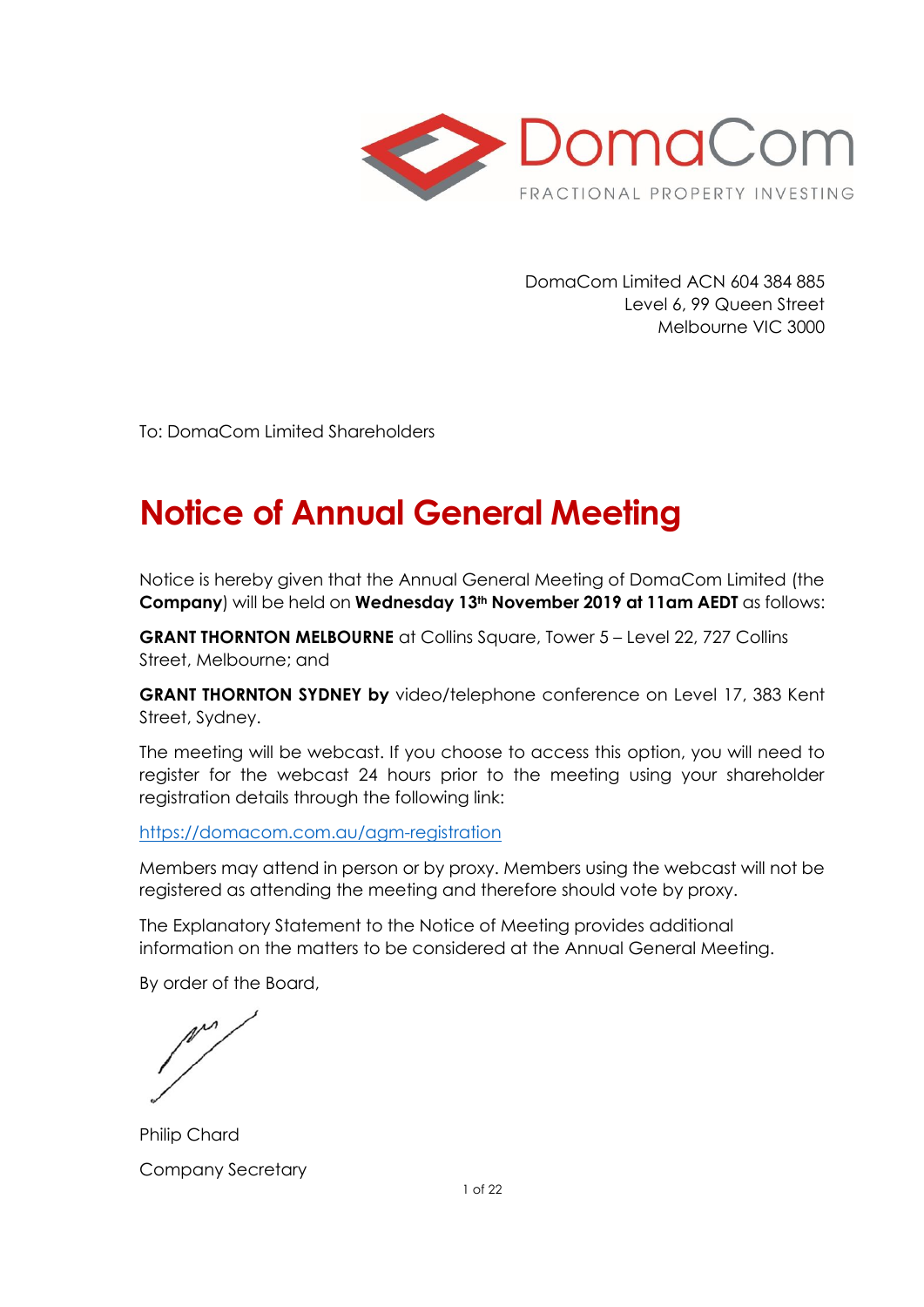### **AGENDA**

- **1. Welcome & Apologies**
- **2. Approval of the Minutes of the Annual General Meeting held on 17 October 2018 and the Extraordinary General Meetings held on 17 April 2019 and 14 August 2019**
- **3. Chairman's Address**
- **4. CEO Report**

### **5. Receipt of Reports and Financial Statements**

To receive and consider the Directors' Report, remuneration report and the Financial Report of DomaCom Limited for the year ended 30 June 2019 and the Auditor's Report in relation to the Financial Report.

### **6. Resolutions**

# **Resolution 1 – Adoption of the Remuneration Report**

To consider and, if thought fit, pass the following resolution as an advisory resolution:

### *That the Remuneration Report for the financial year ended 30 June 2019 be adopted.*

### **Voting Exclusion Statement for Resolution 1:**

The Company will disregard any votes cast (in any capacity) on this resolution by or on behalf of a member of the Company's key management personnel (**KMP**), whose remuneration details are included in the Remuneration Report, or any of their Closely Related Parties. However, the Company need not disregard a vote on this resolution if it is cast as a proxy for a person who is entitled to vote on the resolution in accordance with a direction on the Proxy Form, or it is cast by the Chairman of the Annual General Meeting as a proxy for a person who is entitled to vote and the appointment of the Chairman as proxy does not specify the way the proxy is to vote and expressly authorises the Chairman to exercise the proxy even if the resolution is connected directly or indirectly with the remuneration of a member of the KMP.

# **Resolution 2 – Re-election of Mr Grahame D Evans as a Director**

To consider and, if thought fit, pass the following resolution as an ordinary resolution:

*THAT Mr Grahame Evans, who retires by rotation in accordance with the Company's Constitution and is eligible for election, be re-elected as a Director of the Company.*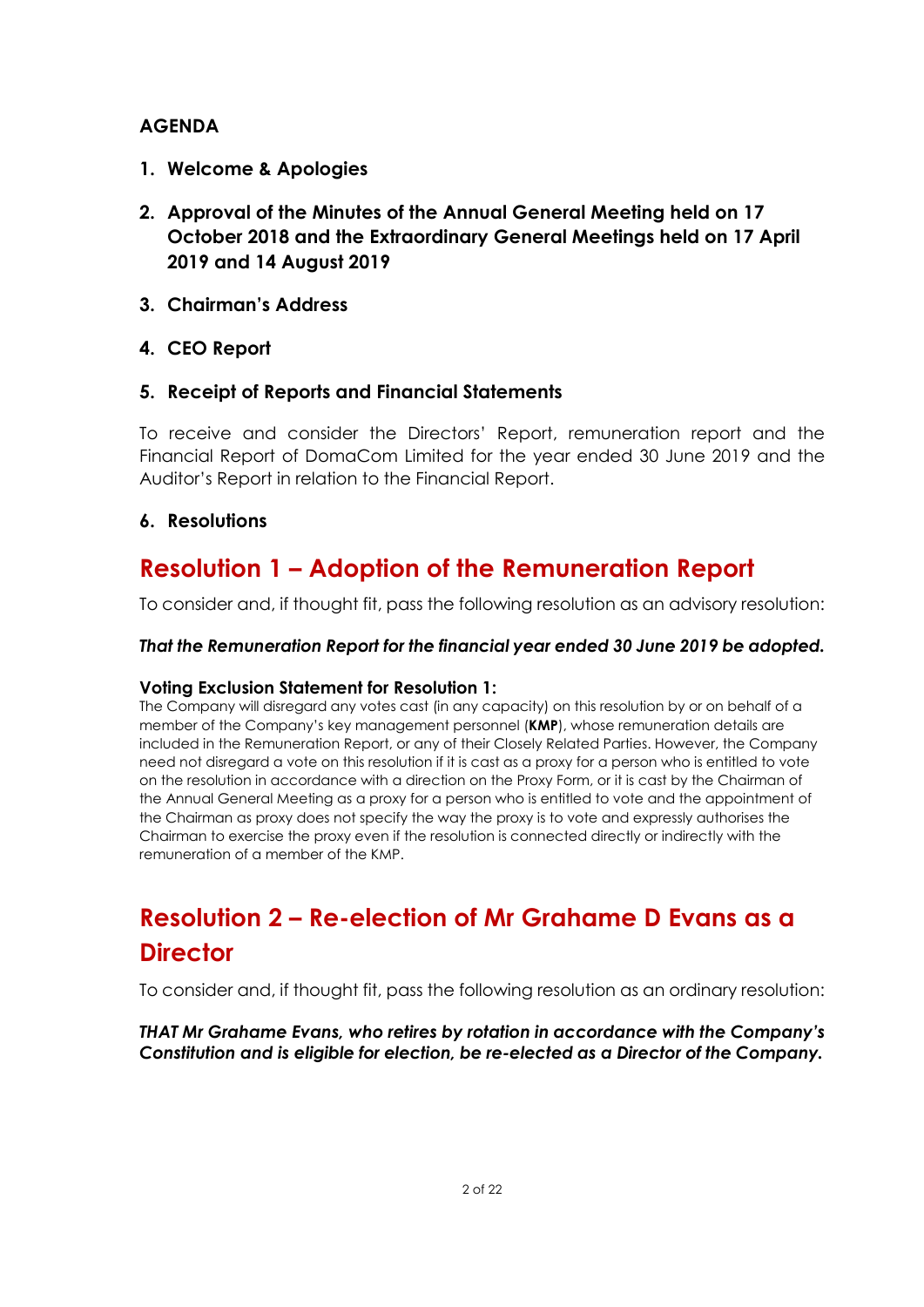# **Resolution 3 – Re-election of Mr David H Archbold as a Director**

To consider and, if thought fit, pass the following resolution as an ordinary resolution:

*THAT Mr David Archbold, who retires by rotation in accordance with the Company's Constitution and is eligible for election, be re-elected as a Director of the Company.*

# **Resolution 4 – Election of Mr George Paxton as a Director**

To consider and, if thought fit, pass the following resolution as an ordinary resolution:

*THAT Mr George Paxton, who was appointed to the board by the directors on 27th September 2019 in accordance with the Company's Constitution and is eligible for election, be elected as a Director of the Company.*

# **Resolution 5 – Election of Mr Matthew Roberts as a Director**

To consider and, if thought fit, pass the following resolution as an ordinary resolution:

*THAT Mr Matthew Roberts, who was appointed to the board by the directors on 27th September 2019 in accordance with the Company's Constitution and is eligible for election, be elected as a Director of the Company.*

# **Resolution 6 – Subsequent approval for the previous issue of 16,172,507 Ordinary Shares**

To consider and, if thought fit, pass the following resolution as an ordinary resolution:

*"That, for the purpose of ASX Listing Rule 7.4, and for all other purposes, shareholders ratify and approve the previous issue, in reliance on Listing Rule 7.1A, of a total of 16,172,507 Ordinary Shares on 13 September 2019 under a placement to an institutional investor at an issue price of \$0.0742 per Share, in which the Company raised a total of \$1,200,000 on the terms and conditions set out in the Explanatory Statement accompanying this Notice of Meeting."* 

#### **Voting Exclusion Statement for Resolution 6:**

The Company will disregard any votes cast in favour of this Resolution by any person who participated in the issue and any associates of those persons. However, the Company need not disregard a vote if it is cast by a person as a proxy for a person who is entitled to vote, in accordance with the directions of the Proxy Form, or, it is cast by the person chairing the meeting as proxy for a person who is entitled to vote, in accordance with a direction on the Proxy Form to vote as the proxy decides.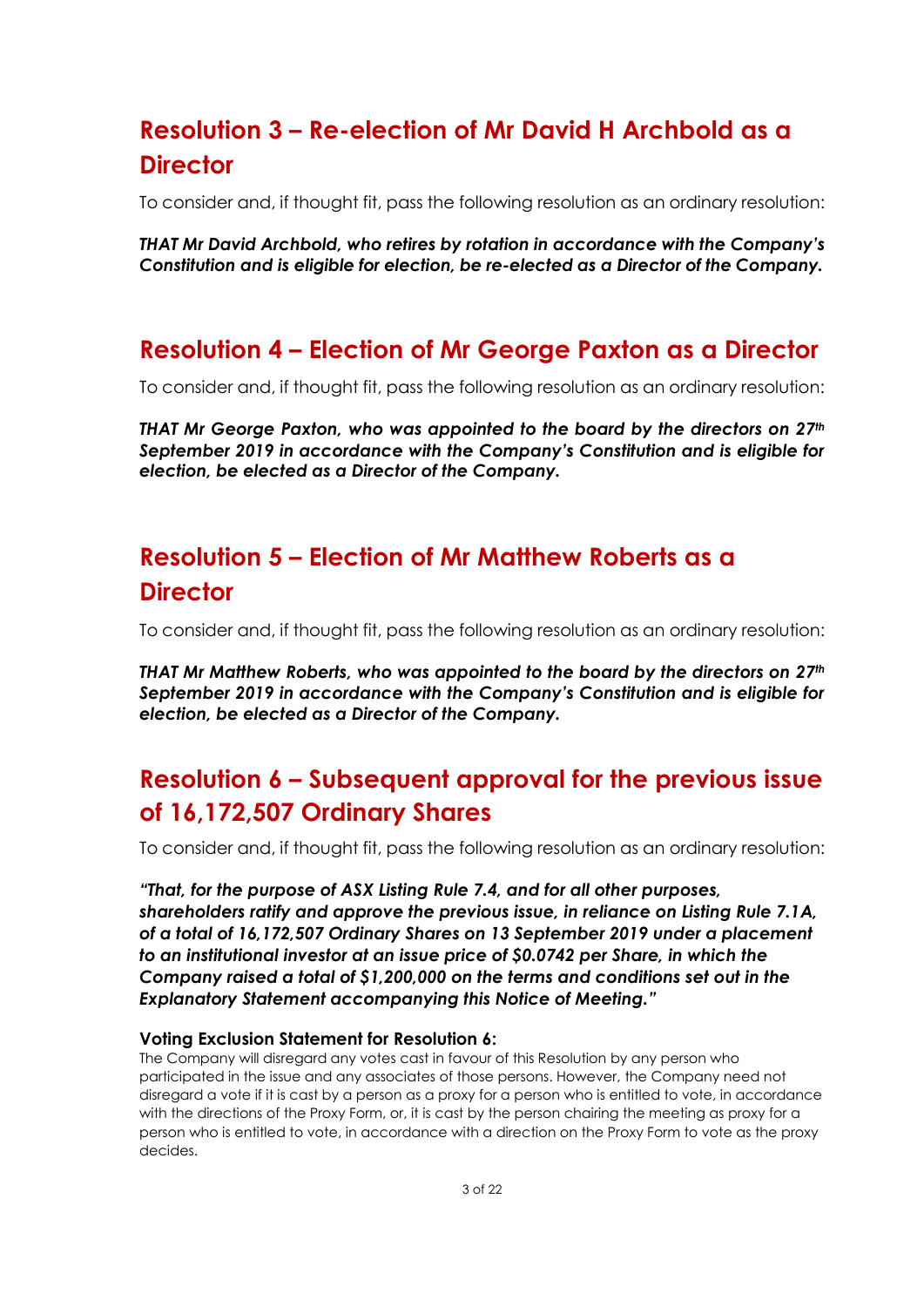# **Resolution 7 – Subsequent approval for the previous issue of 24,258,760 Ordinary Shares**

To consider and, if thought fit, pass the following resolution as an ordinary resolution:

*"That, for the purpose of ASX Listing Rule 7.4, and for all other purposes, shareholders ratify and approve the previous issue, in reliance on Listing Rule 7.1, of a total of 24,258,760 Ordinary Shares on 30 September 2019 under a placement to an institutional investor at an issue price of \$0.0742 per Share, in which the Company raised a total of \$1,800,000 on the terms and conditions set out in the Explanatory Statement accompanying this Notice of Meeting."* 

#### **Voting Exclusion Statement for Resolution 7:**

The Company will disregard any votes cast in favour of this Resolution by any person who participated in the issue and any associates of those persons. However, the Company need not disregard a vote if it is cast by a person as a proxy for a person who is entitled to vote, in accordance with the directions of the Proxy Form, or, it is cast by the person chairing the meeting as proxy for a person who is entitled to vote, in accordance with a direction on the Proxy Form to vote as the proxy decides.

# **Resolution 8 – Approval of 10% Placement Capacity**

To consider and, if thought fit, pass the following resolution as a special resolution:

*"That for the purposes of ASX Listing Rule 7.1A and for all other purposes, approval is given for the issue of Equity Securities totaling up to 10% of the Shares on issue, calculated in accordance with the formula prescribed in Listing Rule 7.1A.2 and on the terms and conditions set out in the Explanatory Notes"*

#### **Voting Exclusion Statement for Resolution 8:**

The Company will disregard any votes cast in favour of this Resolution by any person who may participate in the issue of Equity Securities under Resolution 8 and any person who might obtain benefit, except a benefit solely in the capacity of a holder of ordinary securities in the Company, if Resolution 4 is passed, and any associates of those persons. However, the Company need not disregard a vote if it is cast by a person as a proxy for a person who is entitled to vote, in accordance with the directions of the Proxy Form, or, it is cast by the person chairing the meeting as proxy for a person who is entitled to vote, in accordance with a direction on the Proxy Form to vote as the proxy decides.

### **7. Any other business***.*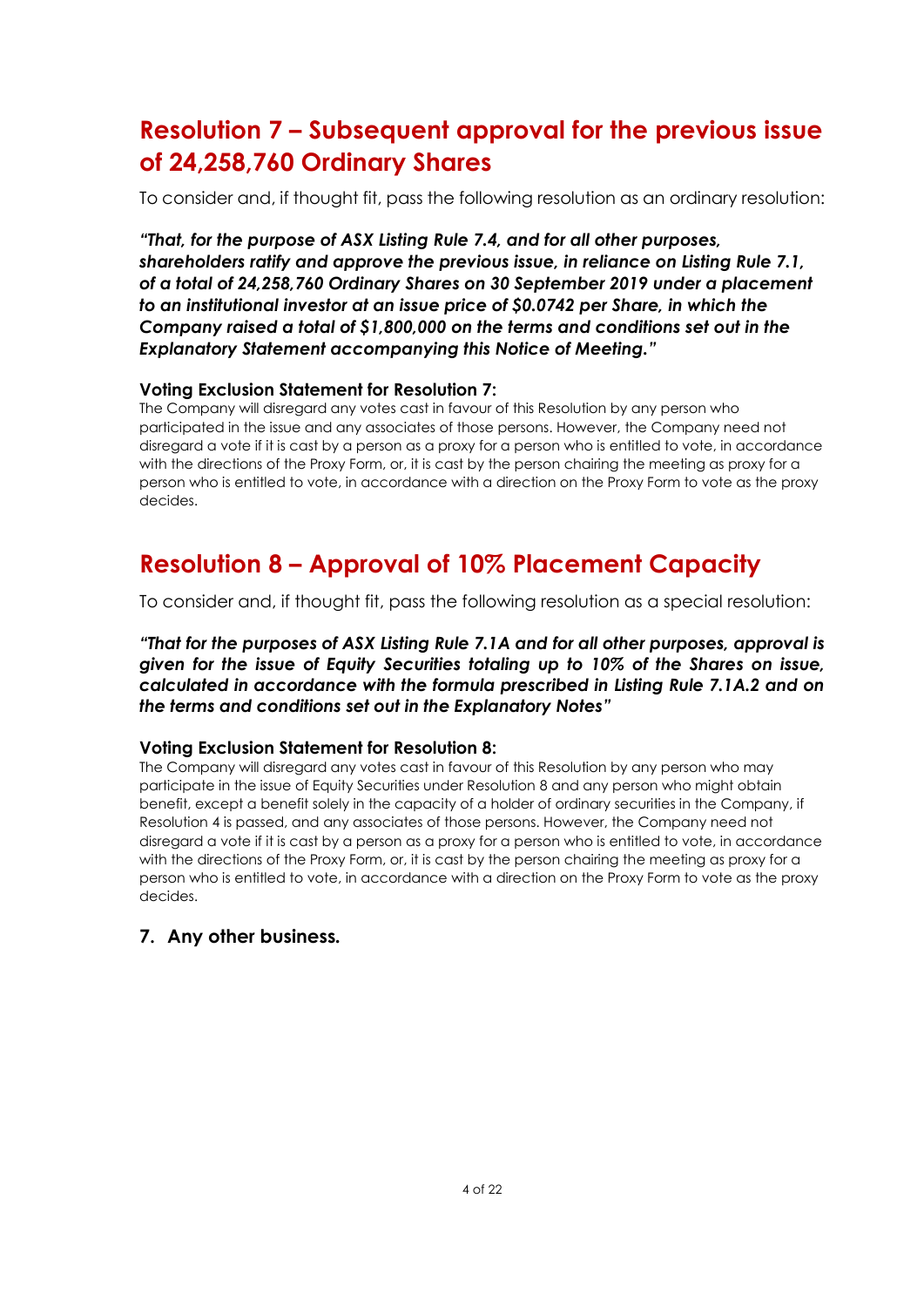# **EXPLANATORY STATEMENT**

This Explanatory Statement has been prepared for the information of Shareholders in relation to the business to be conducted at the Company's Annual General Meeting on Wednesday 13<sup>th</sup> November 2019.

The purpose of this Explanatory Statement is to provide Shareholders with all information known to the Company which is material to a decision on how to vote on the Resolutions in the accompanying Notice of Annual General Meeting.

This Explanatory Statement should be read in conjunction with the Notice of Annual General Meeting preceding this Explanatory Statement.

If you have any questions regarding the matters set out in this Explanatory Statement or the preceding Notice of Annual General Meeting, please contact the Company Secretary or your professional adviser.

# **Financial Statements**

The law requires Directors to lay the Financial Report, Directors' Report, Remuneration Report and Auditors' Report for the last financial year before the Annual General meeting of shareholders.

Shareholders have been provided with all relevant information concerning these reports in the Annual Report of the Company for the year ended 30 June 2019 (Annual Report). A copy of the Annual Report has been sent to each Shareholder (other than those Shareholders who have previously elected not to receive the Annual Report, whether in paper form or electronically). Any Shareholder who has made this election and now wishes to receive a paper or electronic copy of the Annual Report should contact the Company to arrange receipt. The Annual Report can also be viewed, printed and downloaded from the Company's website at http://www.domacom.com.au/investor-relations/financial-reports/

Shareholders will be provided with a reasonable opportunity to ask questions about, or make comments on, the Annual Report. The Auditors will be invited to the meeting and opportunity will be given to shareholders to ask them any questions.

# **Resolution 1 Adoption of the Remuneration Report as set out in the Annual Report for 2019.**

Section 250R (2) of the Corporations Act requires listed companies to put a resolution to their shareholders that the Remuneration Report be adopted. The vote on this resolution is advisory only and will not bind the Company or the Directors. However, the Board will take the outcome of the vote into consideration when reviewing the Company's remuneration practices and policies.

The Remuneration Report forms part of the Directors' Report and is included in the Annual Report for the financial year ended 30 June 2019.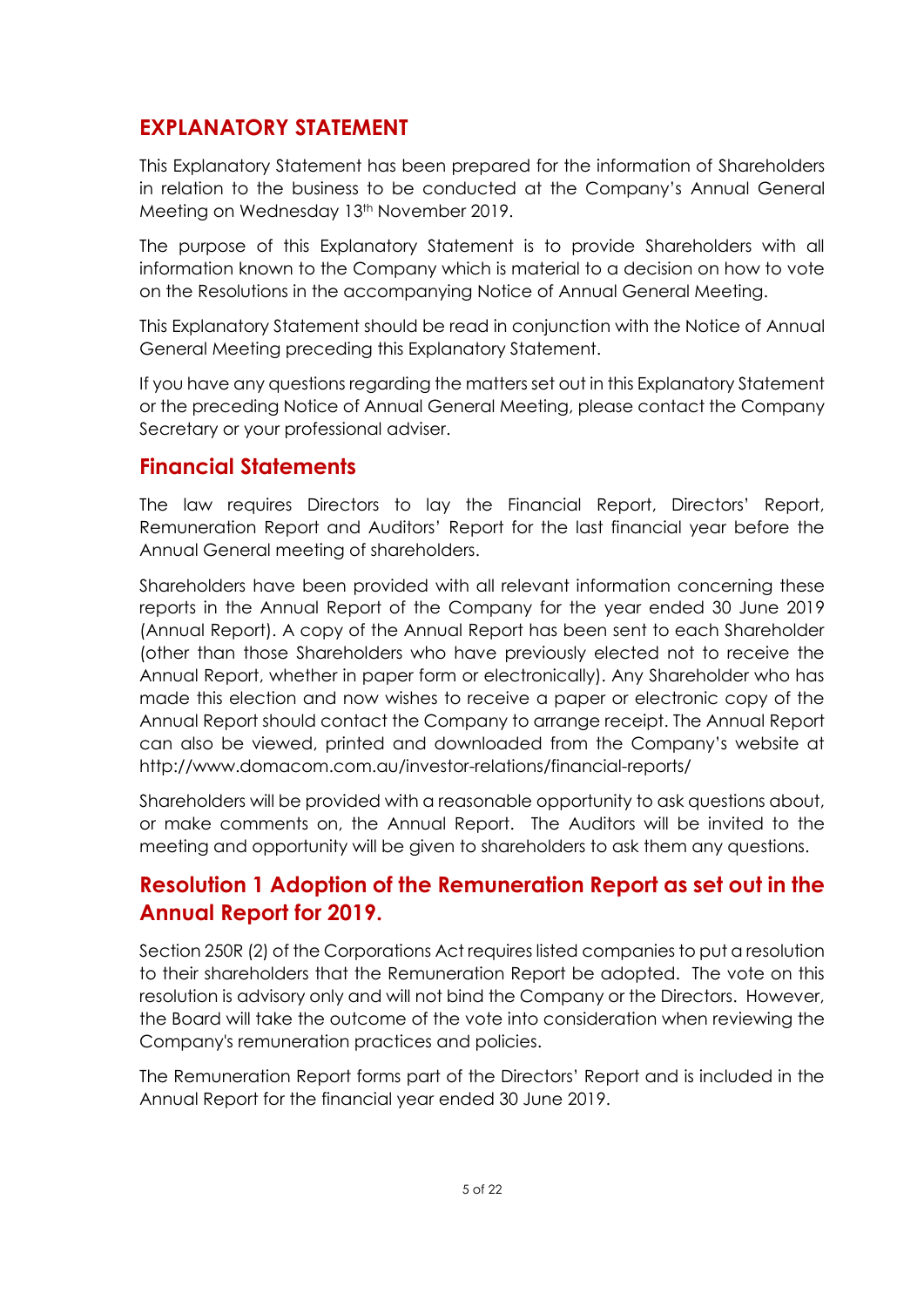The Remuneration Report contains information required under section 300A of the Corporations Act, including

- (a) Principles used to determine the nature and amount of remuneration
- (b) Details of remuneration
- (c) Service Agreements
- (d) Share-based remuneration and
- (e) Other information

**Board recommendation**: Given the interest in this Resolution, the Board makes no recommendation on this Resolution 1.

# **Resolution 2 – Re-election of Mr Grahame D Evans as a Director**

Clause 9.1(d) of the DomaCom Constitution provides that 2 directors must retire from office if there are 5 or less directors (after excluding a managing director) or one third of those directors if there are more than 5 directors. Under clause 9.1(g) of the DomaCom Constitution, the Directors who must retire in accordance with this clause are the directors who wish to retire and not offer themselves for re-election and those who have been longest in office since their last election or appointment.

As at the date of this Notice of Meeting, the DomaCom Board is comprised of five directors and the managing director, Mr Arthur Naoumidis. Mr Grahame Evans was re-elected as an Executive Director on 16 November 2016 and Mr David Archbold was elected as a director on 15 November 2017. Therefore, of the five directors, they have held office for the longest period.

Mr Grahame Evans was appointed as a Non-Executive Director and Chairman of the Company on 4 March 2013 and was re-elected on 16 November 2016.

Mr Evans has been extensively involved with the financial services industry for over 30 years.

He has held a variety of board positions including Chairman of Australian, Canadian, Singaporean & Chinese investment & advisory businesses and as a director of Malaysian and New Zealand companies. He is a regular speaker at conferences both in Australia and overseas and holds an MBA from the prestigious Australian Graduate School of Management, voted in the top 10 management schools in the Asian region. Grahame's executive roles have included CEO Investments for Tower Australia, Managing Director, AMP Consulting and Group Managing Director of Centrepoint Wealth. He is currently an executive director of GPS Wealth.

Mr Evans retires by rotation and seeks re-election at this AGM.

**Board Recommendation:** Mr Grahame Evans has an interest in the resolution and therefore does not make a recommendation. The other Directors unanimously recommend a vote in favour of the resolution.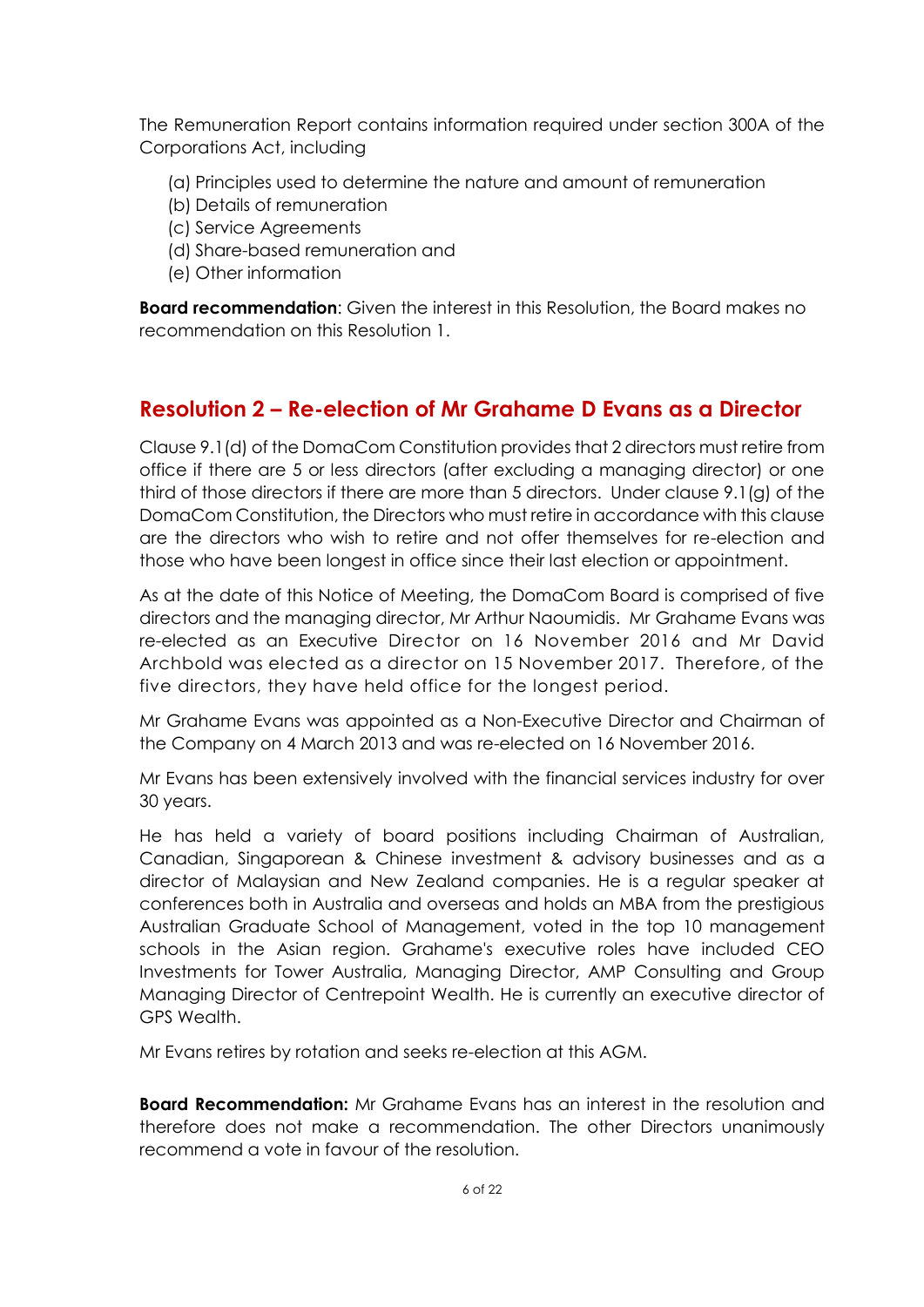# **Resolution 3 – Re-election of Mr David H Archbold as a Director**

David has over 45 years' experience in the property industry in Australia. Prior to the establishment of International Property Group Pty Limited in 1991, David was Executive Director - International, for Colliers Jardine and Executive General Manager of Hooker Corporation. For 17 years prior he was Managing Director of Baillieu Knight Frank (SA) Pty Ltd, then Managing Director of Baillieu Knight Frank (NSW) and a Director/Partner of the Australian Company.

David has extensive experience in property consultancy throughout Australia and South East Asia with Corporate and large family owned businesses.

Mr Archbold retires by rotation and seeks re-election at this AGM.

**Board Recommendation:** Mr David Archbold has an interest in the resolution and therefore does not make a recommendation. The other Directors unanimously recommend a vote in favour of the resolution.

## **Resolution 4 – Election of Mr George Paxton as a Director**

George Paxton is a Fund Manager and Company Director. He has been the comanager of the Atlantic Pacific Australian Equity Fund (APAEF) since inception building up experience of running an Absolute Return Fund focussed upon an Australian Equities Long-Short Strategy in varied market conditions.

George is an Executive Director of a number of companies within the Financial Services Industry including a Private Equity business; Amalgamated Australian Investment Group Ltd (aaig), head quartered in Sydney. He is also a Director of trading participant Ascot Securities Pty Ltd, the Australian Stock Report Pty Ltd; a newsletter subscription business, and of leading fintech businesses HALO Technologies Pty Ltd and Macrovue Ltd.

He has experience in the entirety of the lifecycle of a corporate transaction utilising his skillset that includes acquisition sourcing, due diligence, valuation and negotiation.

Prior to his time at aaig George managed a team of Research Analysts within a hedge fund research product in the London. The experience entailed coverage of M&A, Equity and Credit across Europe, Middle East, and Asia.

He has a deep knowledge, both theoretical and practical, of international valuation techniques and methodologies and has experience of using these techniques across different geographies, industries and products. He has experience of investing across a number of different structures including Equities, Futures, Direct Property, and Options.

George Paxton holds a BA (Hons) in Law & Economics from Queen Mary, University of London, is a CFA Charterholder and is RG146 Compliant.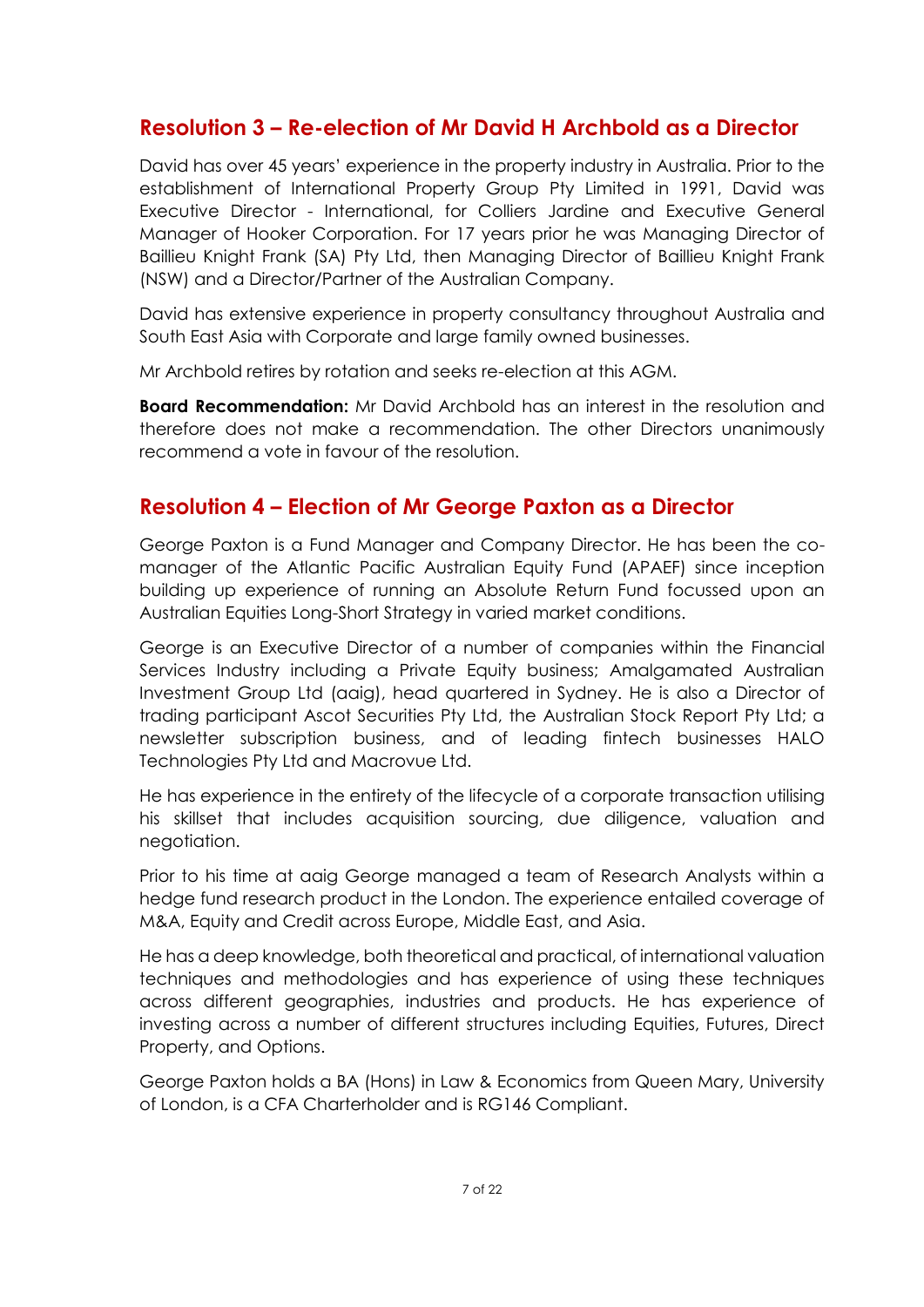**Board Recommendation:** The Directors unanimously recommend a vote in favour of the resolution.

## **Resolution 5 – Election of Mr Matthew Roberts as a Director**

Matthew Roberts is the Managing Director of diversified financial services group aaig. He is a Director of stockbroking firm Ascot Securities; and of leading fintech businesses HALO Technologies and Macrovue, investment platforms designed for self-directed investors and self-funded retirees. aaig is also the largest shareholder of ASX listed Domacom, an innovative fractional property investment platform.

Matthew has over 20 years' experience in financial services and has worked on transactions worth several billions of dollars in that time. He has specialised in unique business structures, mergers, acquisitions, and the growth and development of companies in Australia, Europe, and the United States. Matthew is a Responsible Manager to the Australian Stock Exchange and a member of the Australian Digital Commerce Association's (ADCA) Advisory Board.

Under his leadership, aaig has grown into a diversified and integrated financial technology group through targeted acquisition and the creation of proprietary products through in-house R&D. Matthew is currently responsible for 150 senior staff in the financial, technology, and energy sectors.

Matthew is passionate about Environmental, Social and Governance (ESG) and impact investing and committed to helping clean up the world through the pragmatic transition to renewable energy generation. Through his passion for clean and affordable energy solutions, Matthew has assembled highly reputable team to drive the development of Spot Energy.

Matthew is active in various charities focused on suicide prevention and diseases affecting children such as; Suicide Prevention Australia, Save Our Sons Duchenne Foundation, St Vincent de Paul charity, Camp Quality and the work of the Australian Stockbroking Foundation. He is the father of two young boys and enjoys car racing, boating and skiing. His greatest challenge is striving for work life balance and continuing to ensure his family remains his top priority.

**Board Recommendation:** The Directors unanimously recommend a vote in favour of the resolution.

# **Resolution 6 – Subsequent approval for the previous issue of 16,172,507 Ordinary Shares**

#### **a. Ratification of Ordinary Shares issued in reliance on Listing Rule 7.1A**

On 13 September 2019, the Company issued a total of 16,172,507 Ordinary Shares at \$0.0.0742 per Share through a placement to an institutional investor, raising \$1,200,000. In order to refresh the Company's ability under Listing Rule 7.1A to issue Equity Securities without obtaining Shareholder approval,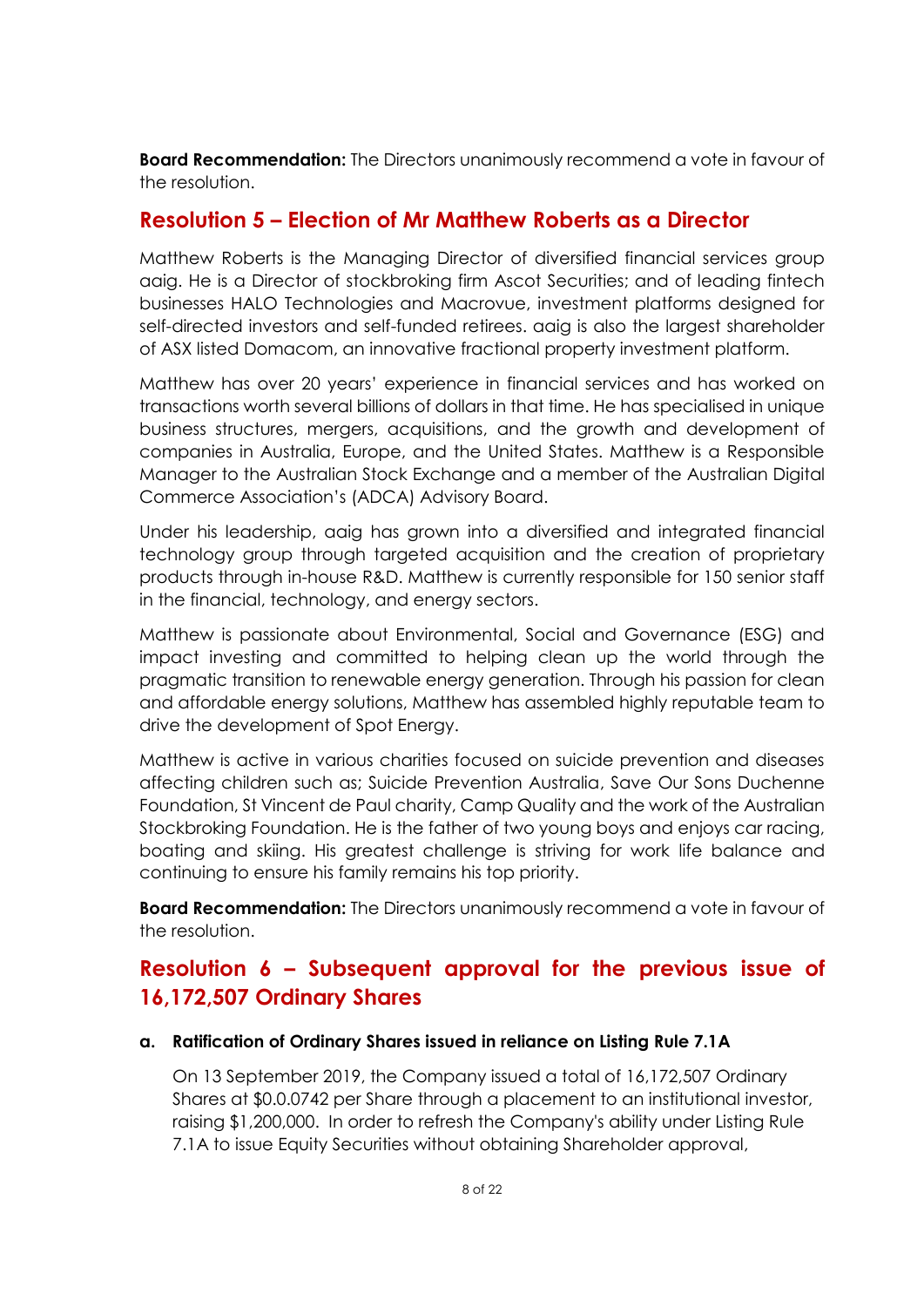Shareholders are asked to ratify and approve the previous issue of these Shares for the purposes of Listing Rule 7.4.

ASX Listing Rule 7.1 provides that a company must not, subject to specified exceptions, issue or agree to issue more Equity Securities during any 12 month period than that amount which represents 15% of the number of fully paid ordinary securities on issue at the commencement of that 12 month period. ASX Listing Rule 7.1A provides that certain eligible companies may seek shareholder approval at its AGM to issue up to a further 10% of its fully paid ordinary securities on issue at the start of the 12 month period commencing on the date of the AGM ("10% share issue capacity"). The Company is an eligible company and sought and received Shareholder approval to the 10% share issue capacity at its AGM on 17<sup>th</sup> October 2018. The Shareholder approval is valid for 12 months from the date of the last AGM.

ASX Listing Rule 7.4 provides that an issue of securities made without approval under ASX Listing Rule 7.1A is treated as having been made with approval for the purpose of ASX Listing Rule 7.1A if the issue did not breach ASX Listing Rule 7.1 or Listing Rule 7.1A and holders of securities subsequently approve it.

Accordingly, the Company is seeking Shareholder ratification for the issue of 16,172,507 Placement Shares issued under the Company's 10% share issue capacity under Listing Rule 7.1A.

If the Shareholders approve Resolution 1, the issue of 16,172,507 Placement Shares will be excluded from the calculations of the Company's 10% limit under ASX Listing Rule 7.1A.

#### **b. Technical information required by ASX Listing Rule 7.4**

The following information is provided pursuant to and in accordance with ASX Listing Rule 7.4:

| Requirement                                                                                                                          | Detail                                                                                                      |
|--------------------------------------------------------------------------------------------------------------------------------------|-------------------------------------------------------------------------------------------------------------|
| The number of Ordinary Shares issued                                                                                                 | 16,172,507                                                                                                  |
| Price at which the Ordinary Shares<br>were issued                                                                                    | \$0.0742                                                                                                    |
| The terms of the Ordinary Shares                                                                                                     | The Ordinary Shares issued rank<br>equally with existing Shares.                                            |
| The names of the persons to whom<br>the Company issued the Ordinary<br>Shares or the basis on which those<br>persons were determined | The shares were issued to an<br>institutional investor only, as<br>announced to ASX on 16 September<br>2019 |
| The use (or intended use) of the funds<br>raised                                                                                     | To fund the Company's continued<br>expansion, investment in its platform                                    |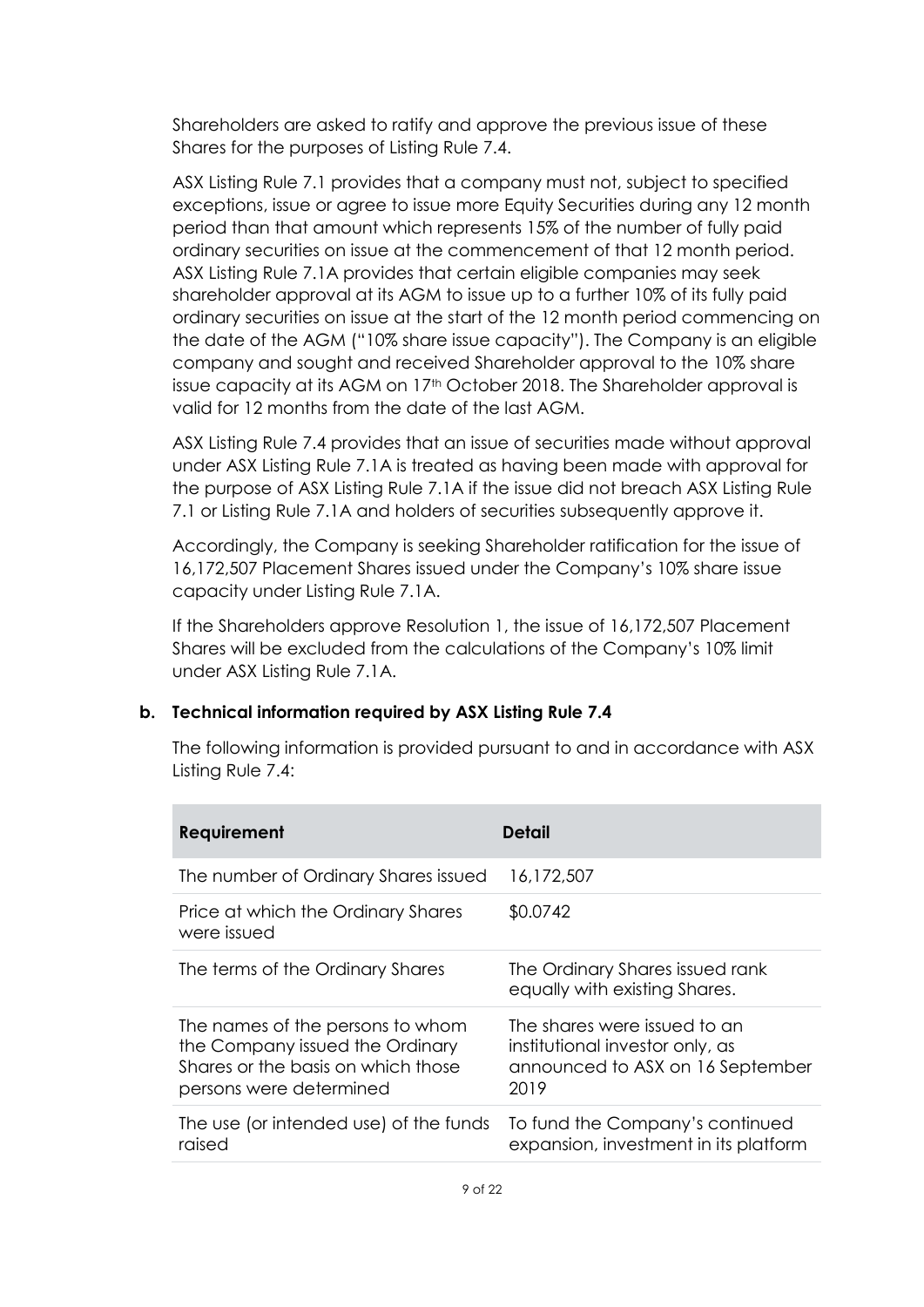| <b>Requirement</b>         | <b>Detail</b>                                                      |
|----------------------------|--------------------------------------------------------------------|
|                            | and for general working capital<br>requirements.                   |
| Voting exclusion statement | Voting exclusion statement is<br>included in the Notice of Meeting |

**Recommendation:** The Board recommends that the Shareholders vote in favour of Resolution 6.

# **Resolution 7 – Subsequent approval for the previous issue of 24,258,760 Ordinary Shares**

### **a. Ratification of Ordinary Shares issued in June 2019 in reliance on Listing Rule 7.1**

On 30 September 2019, the Company issued a total of 24,258,760 Ordinary Shares at \$0.0742 per Share through a placement to an institutional investor, raising \$1,800,000. In order to refresh the Company's ability under Listing Rule 7.1 to issue Equity Securities without obtaining Shareholder approval, Shareholders are asked to ratify and approve the previous issue of these Shares for the purposes of Listing Rule 7.4.

ASX Listing Rule 7.1 provides that a company must not, subject to specified exceptions, issue or agree to issue more Equity Securities during any 12 month period than that amount which represents 15% of the number of fully paid ordinary securities on issue at the commencement of that 12 month period.

ASX Listing Rule 7.4 provides that an issue of securities made without approval under ASX Listing Rule 7.1 is treated as having been made with approval for the purpose of ASX Listing Rule 7.1if the issue did not breach ASX Listing Rule 7.1 and holders of securities subsequently approve it.

Accordingly, the Company is seeking Shareholder ratification for the issue of 24,258,760 Placement Shares issued under the Company's 15% share issue capacity under Listing Rule 7.1.

If the Shareholders approve Resolution 7, the issue of 24,258,760 Placement Shares will be excluded from the calculations of the Company's 15% limit under ASX Listing Rule 7.1.

### **b. Technical information required by ASX Listing Rule 7.4**

The following information is provided pursuant to and in accordance with ASX Listing Rule 7.4: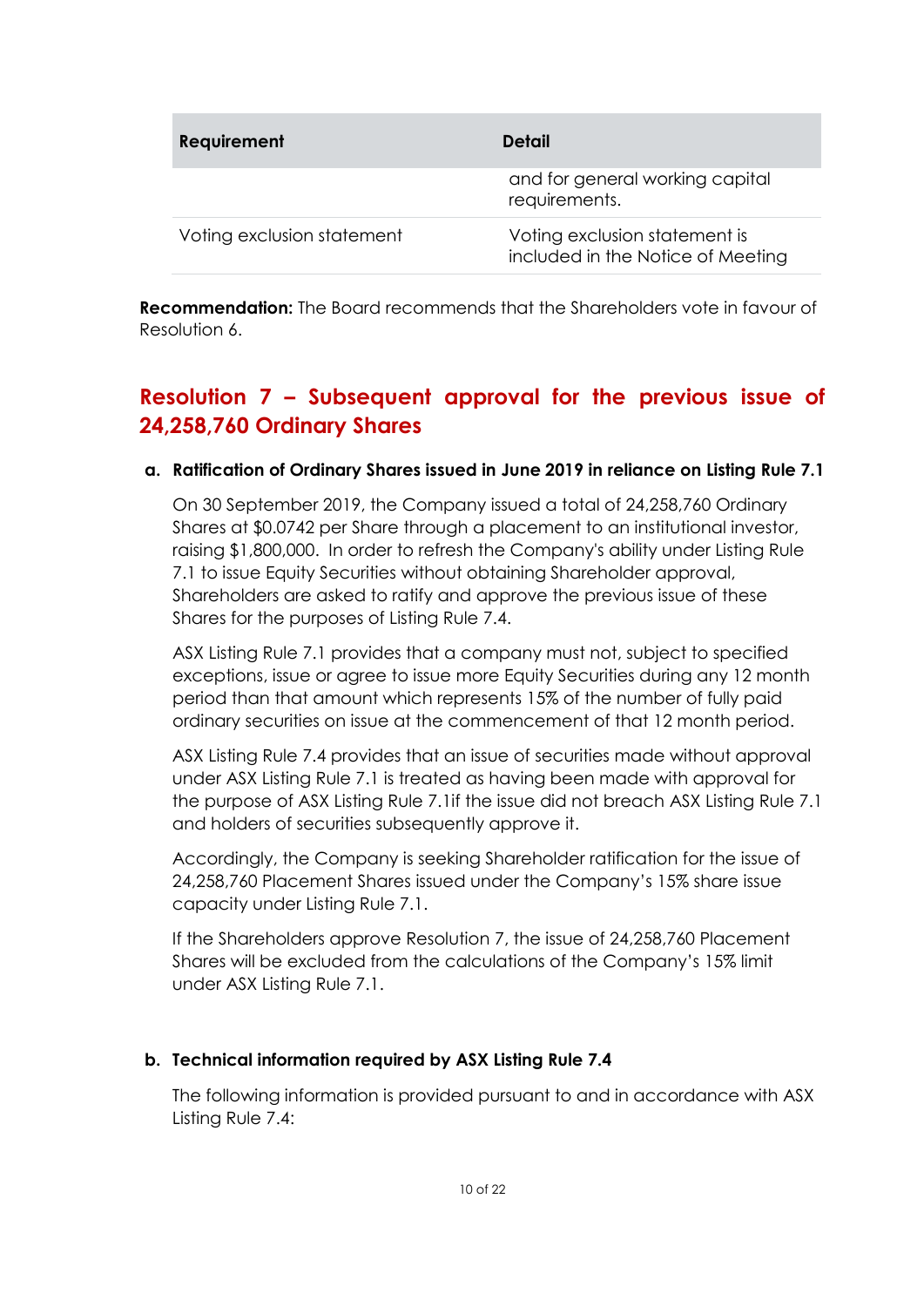| Requirement                                                                                                                          | Detail                                                                                                                       |
|--------------------------------------------------------------------------------------------------------------------------------------|------------------------------------------------------------------------------------------------------------------------------|
| The number of Ordinary Shares issued                                                                                                 | 24,258,760                                                                                                                   |
| Price at which the Ordinary Shares<br>were issued                                                                                    | \$0.0742                                                                                                                     |
| The terms of the Ordinary Shares                                                                                                     | The Ordinary Shares issued rank<br>equally with existing Shares.                                                             |
| The names of the persons to whom<br>the Company issued the Ordinary<br>Shares or the basis on which those<br>persons were determined | The shares were issued to an<br>institutional investor only, as<br>announced to ASX on 30 <sup>th</sup><br>September 2019    |
| The use (or intended use) of the funds<br>raised                                                                                     | To fund the Company's continued<br>expansion, investment in its platform<br>and for general working capital<br>requirements. |
| Voting exclusion statement                                                                                                           | Voting exclusion statement is<br>included in the Notice of Meeting                                                           |

**Recommendation:** The Board recommends that the Shareholders vote in favour of Resolution 7.

# **Resolution 8 – Approval of 10% Placement Capacity**

Listing Rule 7.1A enables an Eligible Entity to seek approval by special resolution at its Annual General Meeting to issue Equity Securities up to 10% of its issued capital over a period of up to 12 months after the Annual General Meeting, in addition to those under the 15% annual placement capacity (**10% Placement Capacity**).

An Eligible Entity is one that, as at the date of the relevant Annual General Meeting:

(a) is not included in the S&P/ASX 300 Index; and

(b) has a maximum market capitalisation (excluding restricted securities and securities quoted on a deferred settlement basis) of \$300 million.

The Company is an Eligible Entity as it is not included in the S&P/ASX 300 Index and had a market capitalisation at the close of business on 30 September 2019 of \$13,144,585 based on a share price of \$0.065.

The effect of Resolution 8 will be to allow the Company to issue Equity Securities up to 10% of the Company's fully paid ordinary securities on issue during the period up to 12 months after the Annual General Meeting, without using the Company's 15% annual placement capacity granted under Listing Rule 7.1.

The Equity Securities must be in the same class as an existing class of quoted Equity Securities. The Company currently has only one class of Equity Securities on issue, being fully paid ordinary shares.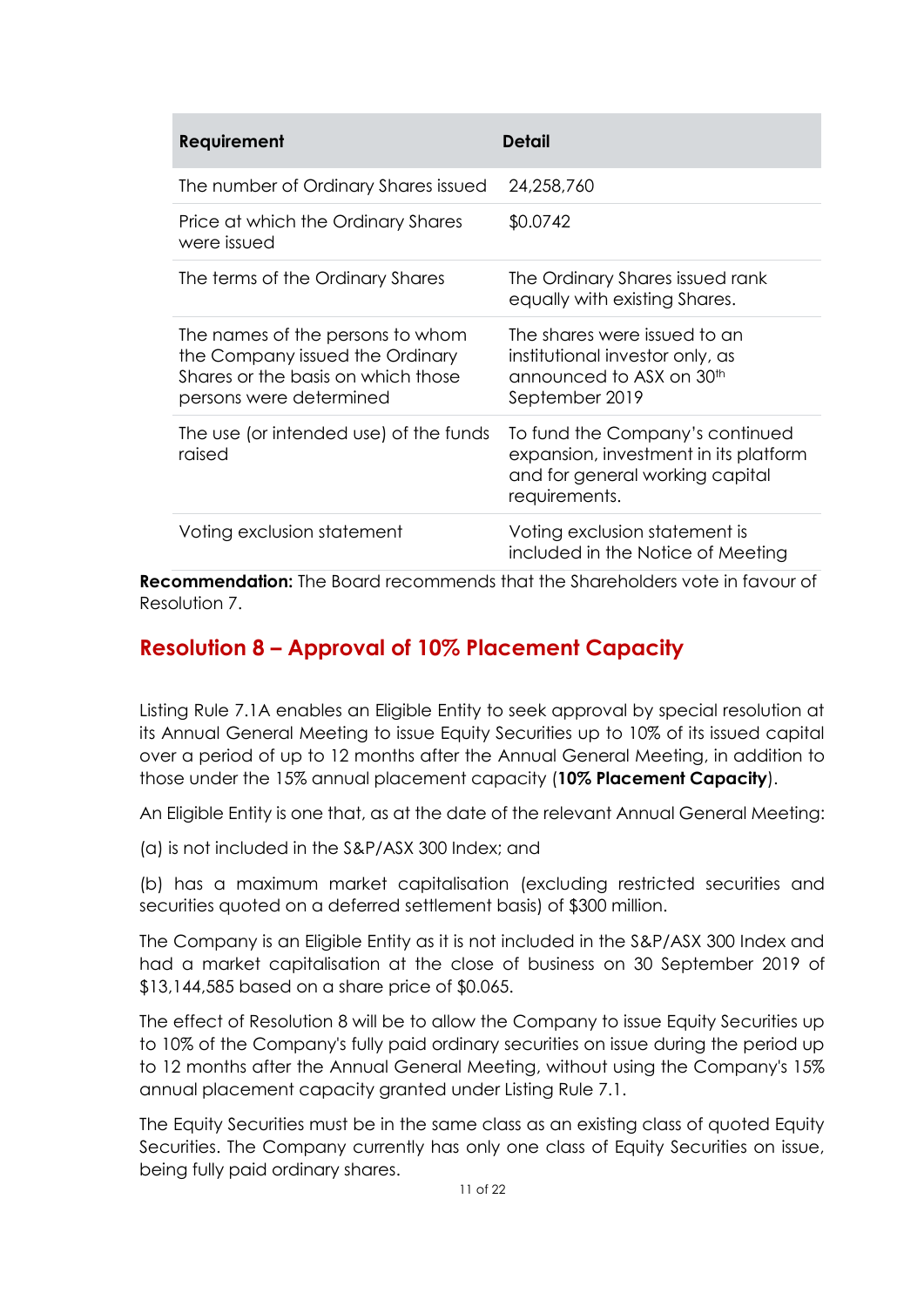The exact number of Equity Securities that the Company may issue under an approval under Listing Rule 7.1A will be calculated according to the following formula:

# **(A x D) - E**

Where:

**A** is the number of Shares on issue 12 months before the date of issue or agreement:

(a) plus, the number of Shares issued in the previous 12 months under an exception in Listing Rule 7.2;

(b) plus, the number of partly paid shares that became fully paid in the previous 12 months;

(c) plus, the number of Shares issued in the previous 12 months with approval of holders of Shares under Listing Rules 7.1 and 7.4; and

(d) less the number of Shares cancelled in the previous 12 months.

**D** is 10%.

**E** is the number of Equity Securities issued or agreed to be issued under Listing Rule 7. 1A.2 in the 12 months before the date of issue or agreement to issue that are not issued with the approval of holders of Shares under Listing Rule 7.1.

## **TECHNICAL INFORMATION REQUIRED BY LISTING RULE 7.1A**

In accordance with Listing Rule 7.3A, the information below is provided in relation to Resolution 8:

## **a) Minimum price**

The minimum price at which the Equity Securities may be issued is 75% of the volume weighted average price of Equity Securities in that class, calculated over the 15 ASX trading days on which trades in that class were recorded immediately before:

- (i) the date on which the price at which the Equity Securities are to be issued is agreed (**Agreed Issue Date**); or
- (ii) if the Equity Securities are not issued within 5 ASX trading days of the Agreed Issue Date, the date on which the Equity Securities are issued.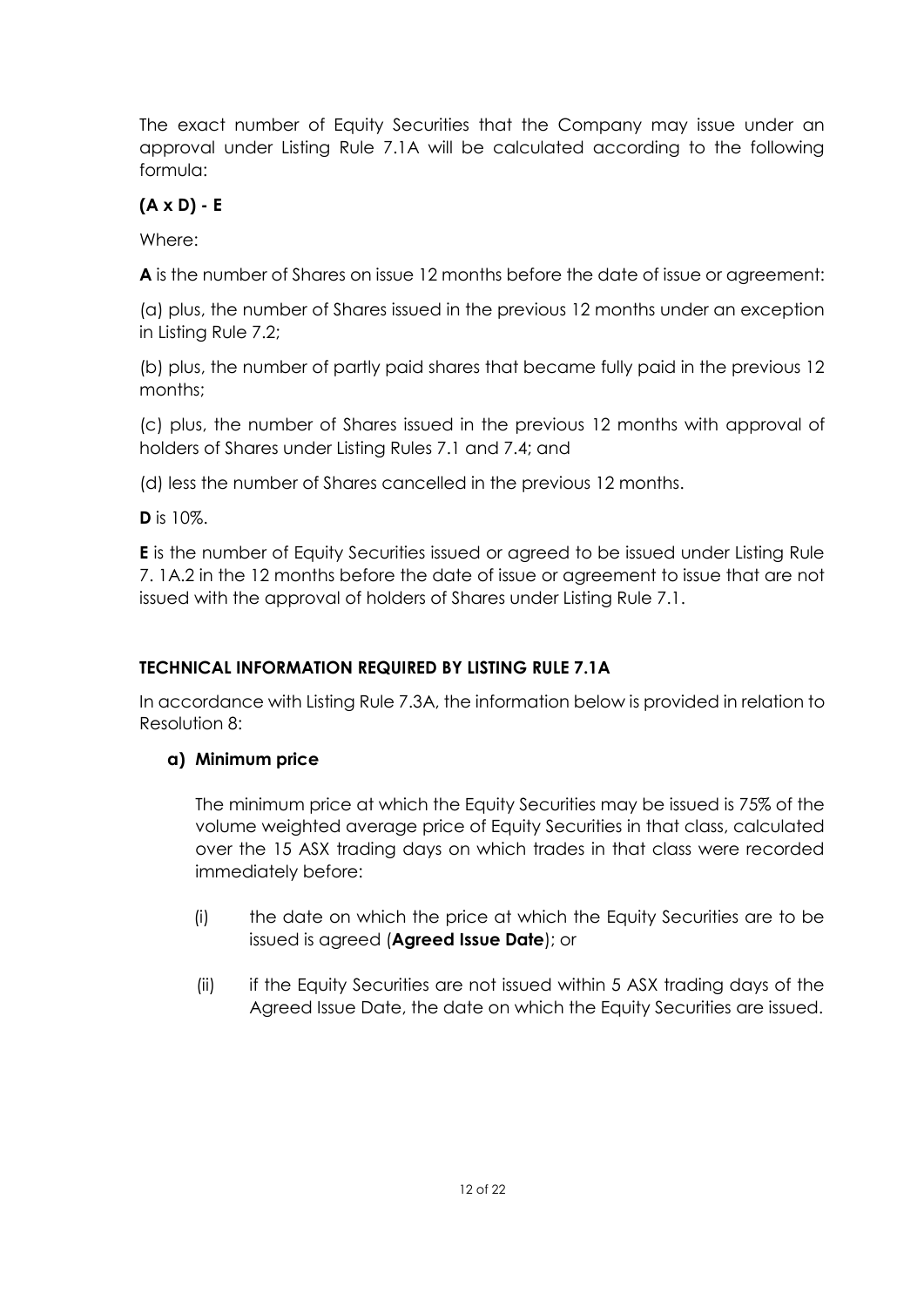### **b) Date of issue**

The Equity Securities may be issued under the 10% Placement Capacity commencing on the date of this Annual General Meeting and expiring on the first to occur of the following:

- (i) 12 months after the date of this Annual General Meeting; and
- (ii) the date of approval by Shareholders of any transaction under Listing Rule 11.1.2 (a significant change to the nature or scale of the Company's activities) or 11.2 (disposal of the Company's main undertaking) or such longer period if allowed by ASX.

### **c) Risk of dilution**

Any issue of Equity Securities under the 10% Placement Capacity will dilute the voting interests and may dilute the economic interests of Shareholders who do not receive Equity Securities under the issue.

The table below seeks to demonstrate the potential dilution of existing Shareholders resulting from the issue of Equity Securities under the 10% Placement Capacity calculated in accordance with the formula contained in Listing Rule 7.1A(2). The table does this by setting out the potential number of Shares issued, and funds raised on the basis of:

- (i) the current number of Shares on issue;
- (ii) the number of Shares on issue changing (variable 'A' in the formula); and
- (iii) a variation in the issue price of the Shares (noting that Shares may only be issued at up to a 25% discount based on the volume weighted average price of the Shares calculated over the 15 ASX trading days preceding the issue).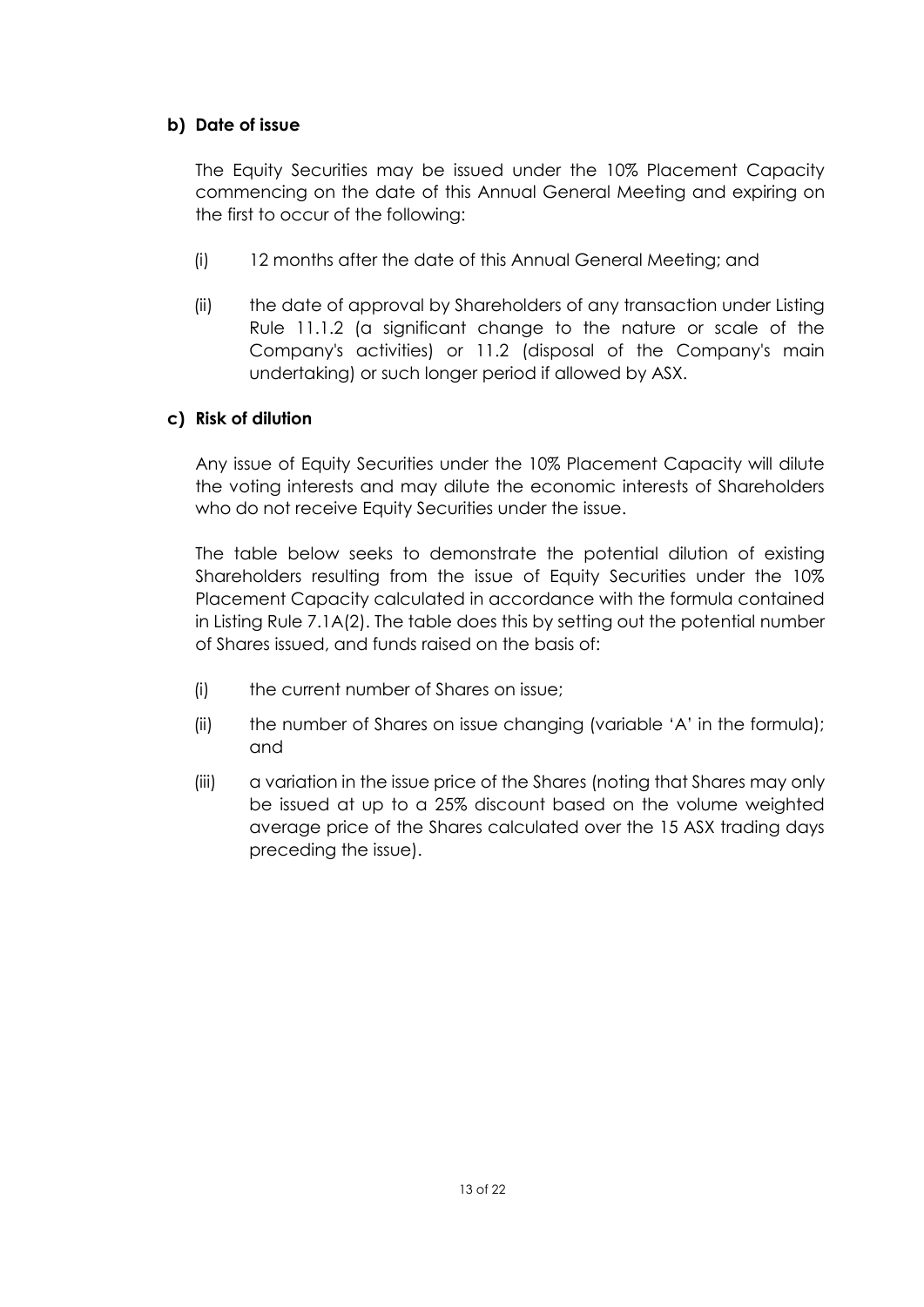| <b>Voting Dilution</b>                        |                                             |                                                          |                                  |                                                          |  |
|-----------------------------------------------|---------------------------------------------|----------------------------------------------------------|----------------------------------|----------------------------------------------------------|--|
| Number of<br>shares on issues<br>(Variable A) | <b>Dilution Variable</b>                    | \$0.0325 (50%)<br>decrease in<br>current issue<br>price) | \$0.065 (current<br>issue price) | \$0.0975 (50%)<br>increase in<br>current issue<br>price) |  |
|                                               | 202,224,379 Additional 10%<br>shares issued | 20,222,438                                               | 20,222,438                       | 20,222,438                                               |  |
| (Current)                                     | Funds raised                                | 657,229.23                                               | 1,314,458.46                     | 1,971,687.70                                             |  |
|                                               | 303,336,569 Additional 10%<br>shares issued | 30,333,657                                               | 30,333,657                       | 30,333,657                                               |  |
| $(50\%$ increase)*                            | <b>Funds raised</b>                         | 985,843.85                                               | 1,971,687.70                     | 2,957,531.54                                             |  |
|                                               | 404,448,758 Additional 10%<br>shares issued | 40,444,876                                               | 40,444,876                       | 40,444,876                                               |  |
| (100% increase)* Funds raised                 |                                             | 1,314,458.46                                             | 2,628,916.93                     | 3,943,375.39                                             |  |

\* The number of Shares on issue (variable A in the formula) could increase as a result of the issue of Shares that does not require Shareholder approval (such as a pro-rata rights issue) or an issue of Shares with Shareholder approval under Listing Rule7.1.

#### **The table above uses the following assumptions:**

- 1. The current number of Shares on issue is the Shares on issue as at 30 September 2019.
- 2. The current issue price is the closing price of the Shares on the ASX on 30 September 2019.
- 3. The Company issues the maximum possible number of Equity Securities under the 10% Placement Capacity.
- 4. The calculations above do not show the dilution that any one particular Shareholder will be subject to. All Shareholders should consider the dilution caused to their own shareholding depending on their specific circumstances.
- 5. This table does not set out any dilution pursuant to approvals under Listing Rule 7.1.

Shareholders should note that there is a risk that:

(i) the market price for the Shares may be significantly lower on the issue date than on the date of the Annual General Meeting; and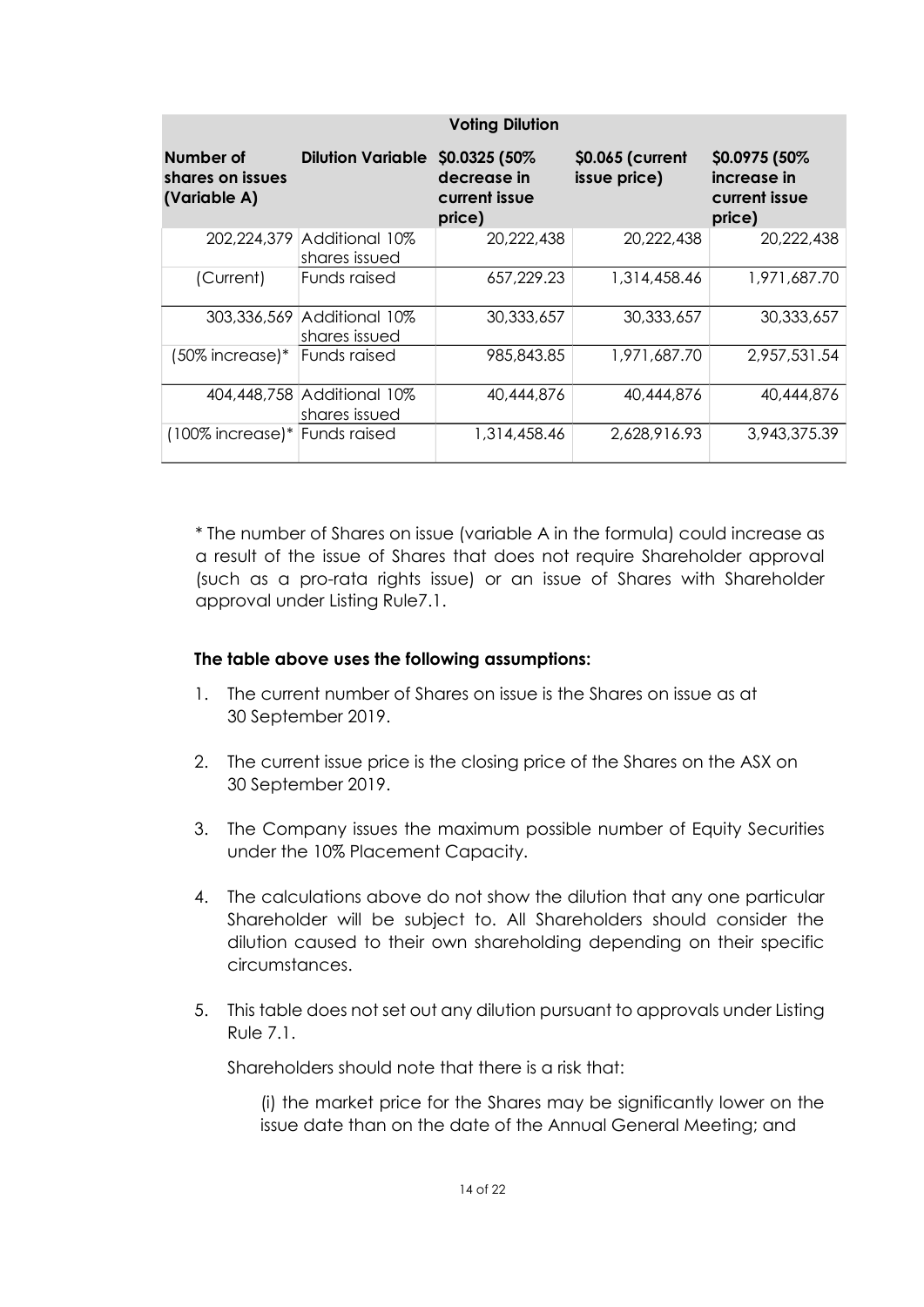(ii) the Shares may be issued at a price that is at a discount to the market price for those Shares on the date of issue.

#### **d) Purpose of issue under 10% Placement Capacity**

The Company may issue Equity Securities under the 10% Placement Capacity for various purposes including the following:

- (i) to raise cash as consideration for general working capital; or
- (ii) to continue to invest in further developing the Fractional Investing Platform.

#### **e) Allocation under the 10% Placement Capacity**

The allottees of the Equity Securities to be issued under the 10% Placement Capacity have not yet been determined. However, the allottees of Equity Securities could consist of current Shareholders or new investors (or both), none of whom will be related parties of the Company.

The Company will determine the allottees at the time of the issue under the 10% Placement Capacity, having regard to the following factors:

- (i) the purpose of the issue;
- (ii) alternative methods for raising funds available to the Company at that time, including, but not limited to, an entitlement issue or other offer where existing Shareholders may participate;
- (iii) the effect of the issue of the Equity Securities on the control of the Company;
- (iv) the circumstances of the Company, including, but not limited to, the financial position and solvency of the Company;
- (v) prevailing market conditions; and
- (vi) advice from corporate, financial and broking advisers (if applicable).

#### **(f) Previous approval under Listing Rule 7.1A**

The Company previously obtained approval under Listing Rule 7.1A at its Annual General Meeting on 17 October 2018 ("Previous Approval"). The Company has issued 13,150,000 Shares pursuant to the Previous Approval.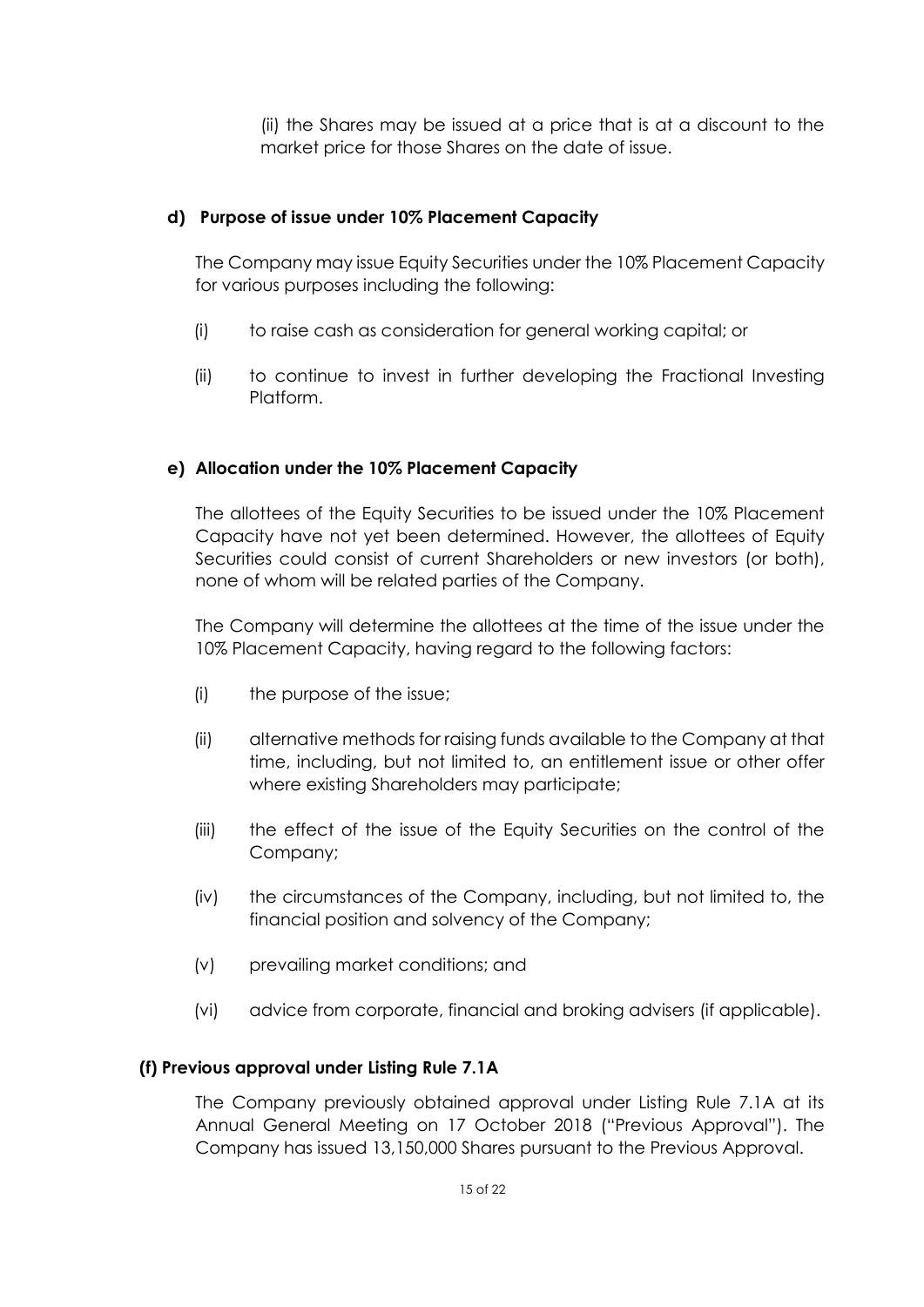During the 12-month period preceding the date of the Meeting, being on and from 13 November 2018, the Company has issued 70,723,510 Shares and 2,950,000 Secured Unlisted Convertible Notes, representing 48% of the total diluted number of equity securities on issue in the Company on 13 November 2018 which was 147,501,733, which includes a maximum shares issuable under the Convertible Security Agreement with The Lind Partners of 6 million shares.

Further details of the issues of Equity Securities by the Company during the 12 month period preceding the date of the Meeting are set out below.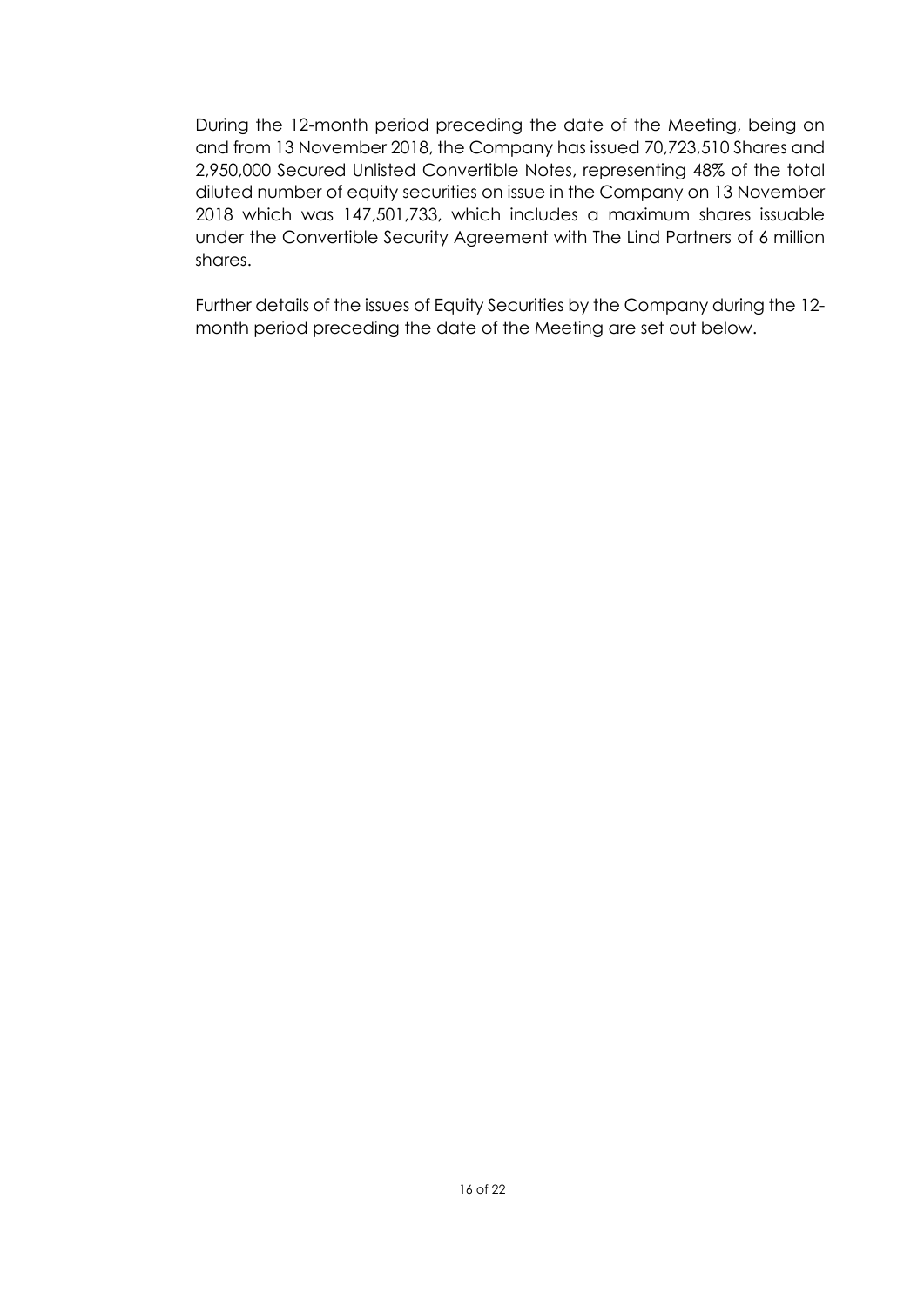| <b>Date</b>                                                                  | Quantity   | <b>Class</b>                                                                                                                                                                                                                 | <b>Recipients</b>                                                                                                                                                      | <b>Issue price</b><br>and<br>discount to<br>market<br>price (if<br>applicable)                        | Form of<br>consideration                                                                                                                                                                     |
|------------------------------------------------------------------------------|------------|------------------------------------------------------------------------------------------------------------------------------------------------------------------------------------------------------------------------------|------------------------------------------------------------------------------------------------------------------------------------------------------------------------|-------------------------------------------------------------------------------------------------------|----------------------------------------------------------------------------------------------------------------------------------------------------------------------------------------------|
| Issue 1<br>7<br>December<br>2018<br>(Appendix<br>3B 12<br>December<br>2018). | 2,950,000  | Secured<br>Unlisted<br>convertible<br>notes.<br>Face value<br>of \$1.00 per<br>note.<br>Maturity date<br>of 7<br>December<br>2020. 15% pa<br>coupon rate<br>paid<br>quarterly.<br>Conversion<br>price of \$0.15<br>per note. | Thundering<br><b>Herd Fund</b><br>No.1 and<br>Thundering<br>Herd Pty Ltd<br>(together<br>"Thundering<br>Herd"), a<br>Melbourne-<br>based<br>institutional<br>investor. | No Issue<br>price.                                                                                    | Cash<br>consideration.<br>Amount raised:<br>\$2,950,000.<br>Amount spent<br>\$2,950,000.<br>Use of funds:<br>Development<br>of Platform<br>and general<br>working<br>capital<br>requirements |
| Issue 2<br>28 February<br>2019<br>(Appendix<br>3B 28<br>February<br>2019).   | 13,150,000 | Fully paid<br>ordinary<br>shares                                                                                                                                                                                             | Private<br>Placement<br>under ASX<br>Listing Rule<br>$7.1A$ to<br>existing and<br>new<br>institutional<br>and<br>sophisticated<br>investors.                           | \$0.10<br>9% discount<br>to the<br>closing<br>market<br>price of<br>\$0.11 on 27<br>February<br>2019. | Cash<br>consideration.<br>Amount raised:<br>\$1,350,000.<br>Amount spent<br>\$1,350,000.<br>Use of funds:<br>Development<br>of Platform<br>and general<br>working<br>capital<br>requirements |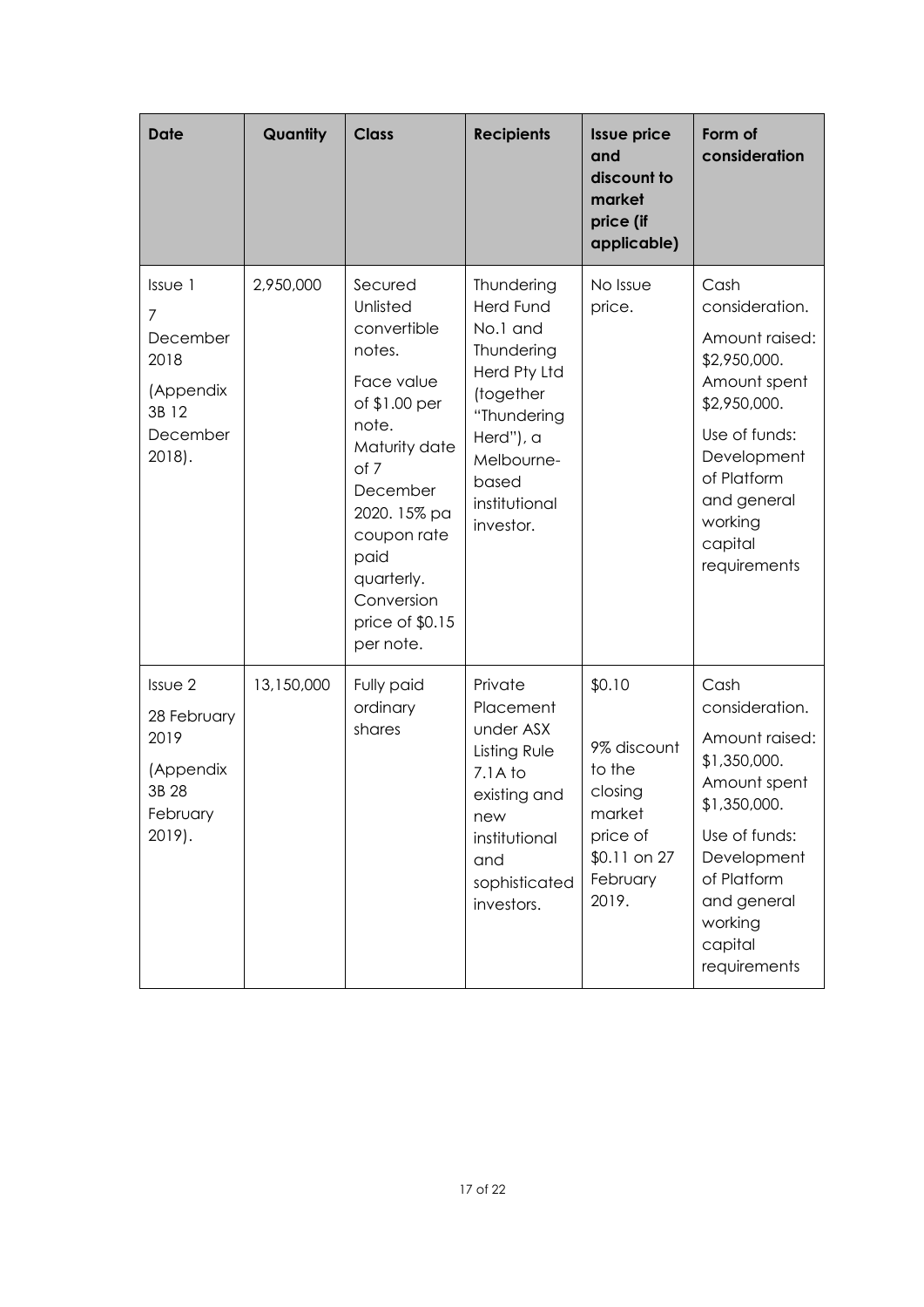| <b>Date</b>                                                                    | Quantity   | <b>Class</b>                     | <b>Recipients</b>                                                                                                                           | <b>Issue price</b><br>and<br>discount to<br>market<br>price (if<br>applicable)                            | Form of<br>consideration                                                                                                                                                                     |
|--------------------------------------------------------------------------------|------------|----------------------------------|---------------------------------------------------------------------------------------------------------------------------------------------|-----------------------------------------------------------------------------------------------------------|----------------------------------------------------------------------------------------------------------------------------------------------------------------------------------------------|
| Issue 3<br>24 June<br>2019<br>(Appendix<br>3B 24 June<br>2019)                 | 16,666,667 | Fully paid<br>ordinary<br>shares | Private<br>Placement<br>under ASX<br>Listing Rule<br>$7.1$ to<br>existing and<br>new<br>institutional<br>and<br>sophisticated<br>investors. | \$0.09<br>10%<br>discount to<br>the closing<br>market<br>price of<br>\$0.10 on 21<br>June 2019.           | Cash<br>consideration.<br>Amount raised:<br>\$1,500,000.<br>Amount spent<br>\$1,500,000.<br>Use of funds:<br>Development<br>of Platform<br>and general<br>working<br>capital<br>requirements |
| Issue 4<br>1 August<br>2019<br>(Appendix<br>3B 7 August<br>2019)               | 475,576    | Fully paid<br>ordinary<br>shares | Shares issued<br>to staff and<br>directors of<br>DomaCom<br>pursuant to<br>Long Term<br>Incentive<br>Plan                                   | No issue<br>price.                                                                                        | No cash or<br>non-cash<br>consideration                                                                                                                                                      |
| Issue 5<br>13<br>September<br>2019<br>(Appendix<br>3B 16<br>September<br>2019) | 16,172,507 | Fully paid<br>ordinary<br>shares | Private<br>Placement<br>under ASX<br>Listing Rule<br>7.1A to new<br>institutional<br>investor.                                              | \$0.0742<br>18%<br>discount to<br>the closing<br>market<br>price of<br>\$0.09 on 12<br>September<br>2019. | Cash<br>consideration.<br>Amount raised:<br>\$1,200,000.<br>Amount spent<br>\$300,000.<br>Use of funds:<br>Development<br>of Platform<br>and general<br>working<br>capital<br>requirements   |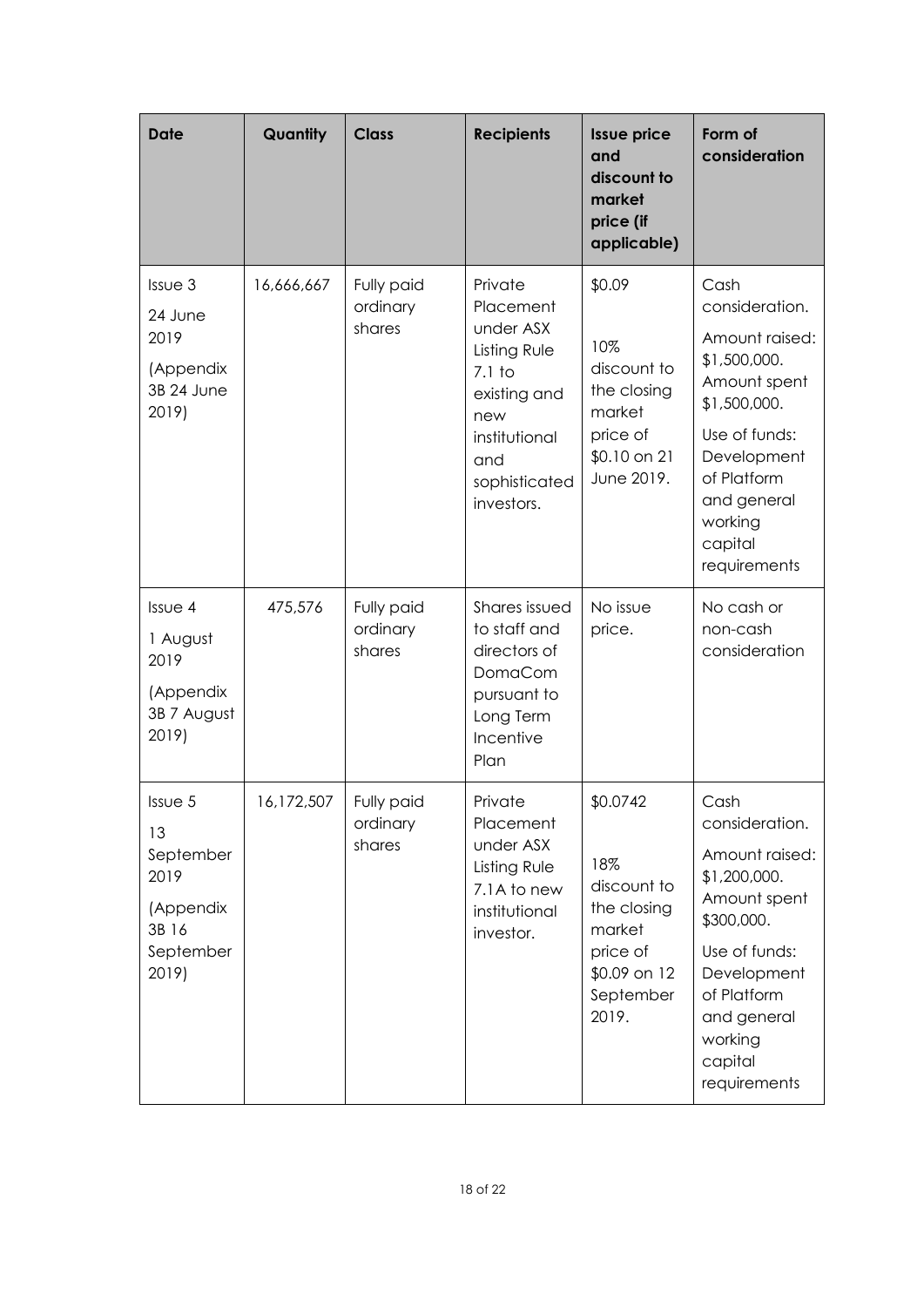| <b>Date</b>  | Quantity   | <b>Class</b>                     | <b>Recipients</b>                                                                           | <b>Issue price</b><br>and<br>discount to<br>market<br>price (if<br>applicable)                          | Form of<br>consideration                                                                                                                                                               |
|--------------|------------|----------------------------------|---------------------------------------------------------------------------------------------|---------------------------------------------------------------------------------------------------------|----------------------------------------------------------------------------------------------------------------------------------------------------------------------------------------|
| $Is5 \cup 6$ | 24,258,760 | Fully paid<br>ordinary<br>shares | Private<br>Placement<br>under ASX<br>Listing Rule<br>$7.1$ to<br>institutional<br>investor. | \$0.0742<br>6% premium<br>to the<br>closing<br>market<br>price of<br>\$0.07 on 27<br>September<br>2019. | Cash<br>consideration.<br>Amount raised:<br>\$1,800,000.<br>Amount spent<br>\$nil.<br>Use of funds:<br>Development<br>of Platform<br>and general<br>working<br>capital<br>requirements |

**Recommendation:** The Board recommends that the Shareholders vote in favour of Resolution 8.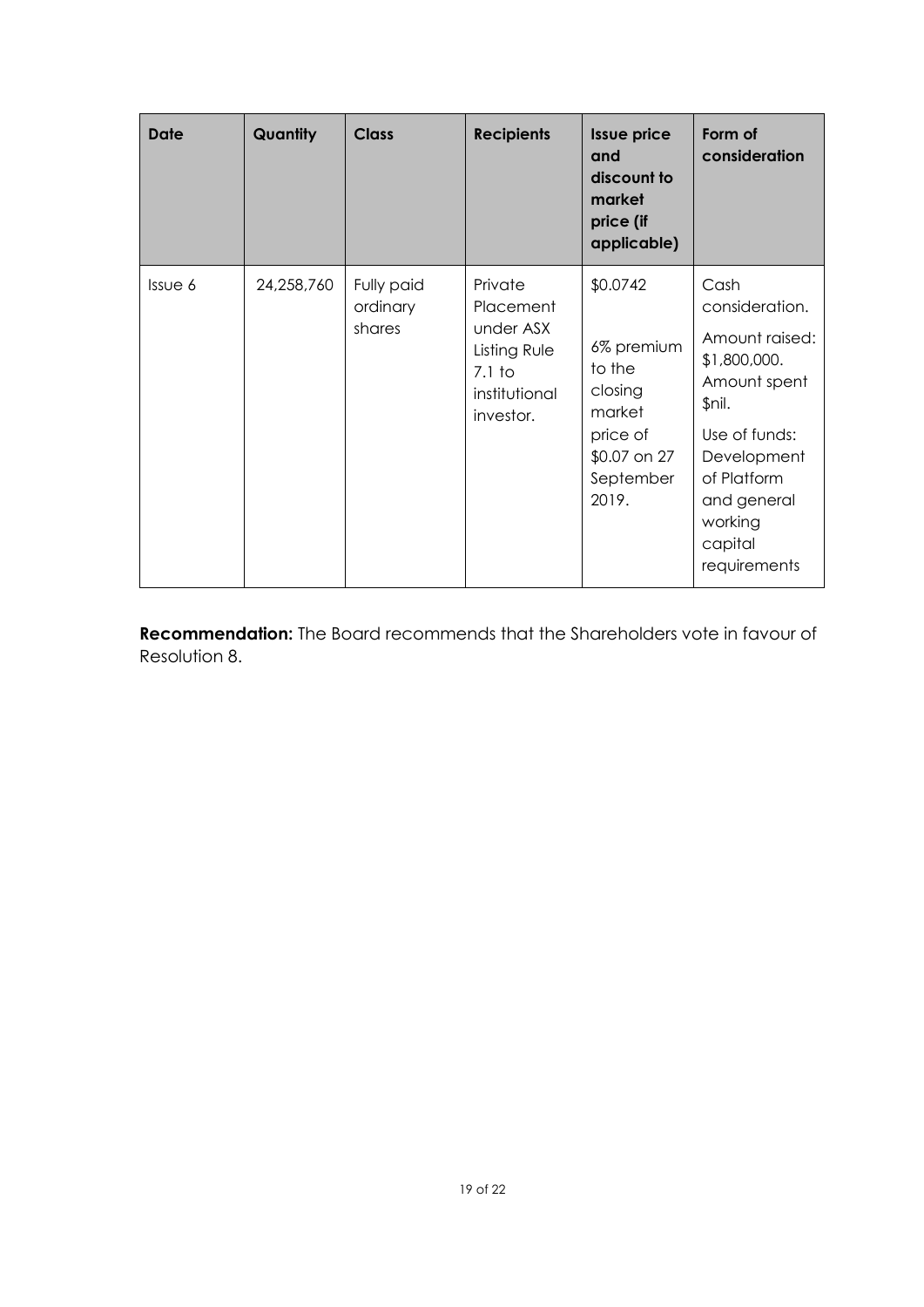# **Business of Annual General Meeting**

The Annual General Meeting of a company is required by law to be held within five (5) months of the close of the financial year to which it applies.

The Corporations Act require that 28 days' notice is required for Annual General Meetings of a listed company. This Notice of Meeting is intended to satisfy that requirement.

Under the Constitution no business shall be transacted at any Annual General Meeting unless a quorum of 5 Shareholders are present.

The agenda of the Annual General Meeting is now fixed and business not on the agenda cannot be brought to the meeting without leave of the Chair.

Only shareholders of the Company and invited guests may attend the Annual General Meeting.

## **Voting Entitlement**

The Board has determined that for the purpose of voting at the Annual General Meeting, Shares will be taken to be held by those persons who hold them at 7.00pm AEDT on Monday 11 November 2019. This means that if you are not the registered holder of a Share at that time you will not be entitled to vote at the Annual General Meeting in respect of that Share.

## **Voting in person**

To vote in person at the Meeting, you must attend the meeting to be held on 13 November 2019.

# **Proxy Form for Annual General Meeting**

A Shareholder who is entitled to attend and vote at the Meeting may appoint a proxy to attend and vote on behalf of that Shareholder. A proxy need not be a Shareholder. A Shareholder can appoint an individual or a body corporate as its proxy. If a body corporate is appointed as a proxy, it must ensure that it appoints a corporate representative as required by the Corporations Act 2001 (Cth) to exercise its powers as proxy at the Meeting.

A Shareholder who is entitled to cast two or more votes may appoint up to two proxies and may specify the proportion or number of votes that each proxy is appointed to exercise. If a Shareholder appoints two proxies and the appointments do not specify the proportion or number of votes that each proxy may exercise, each proxy may exercise half the votes (disregarding fractions).

If you choose to appoint a proxy, you are encouraged to direct your proxy how to vote on the Resolution by marking either "For", "Against" or "Abstain" on the Proxy Form for that item of business. If you sign the Proxy Form and do not appoint a proxy, you will have appointed the Chairman of the Meeting as your proxy.

Completed Proxy Forms (and the power of attorney or other authority, if any, under which the Proxy Form is signed) must be lodged at the Company's share registry,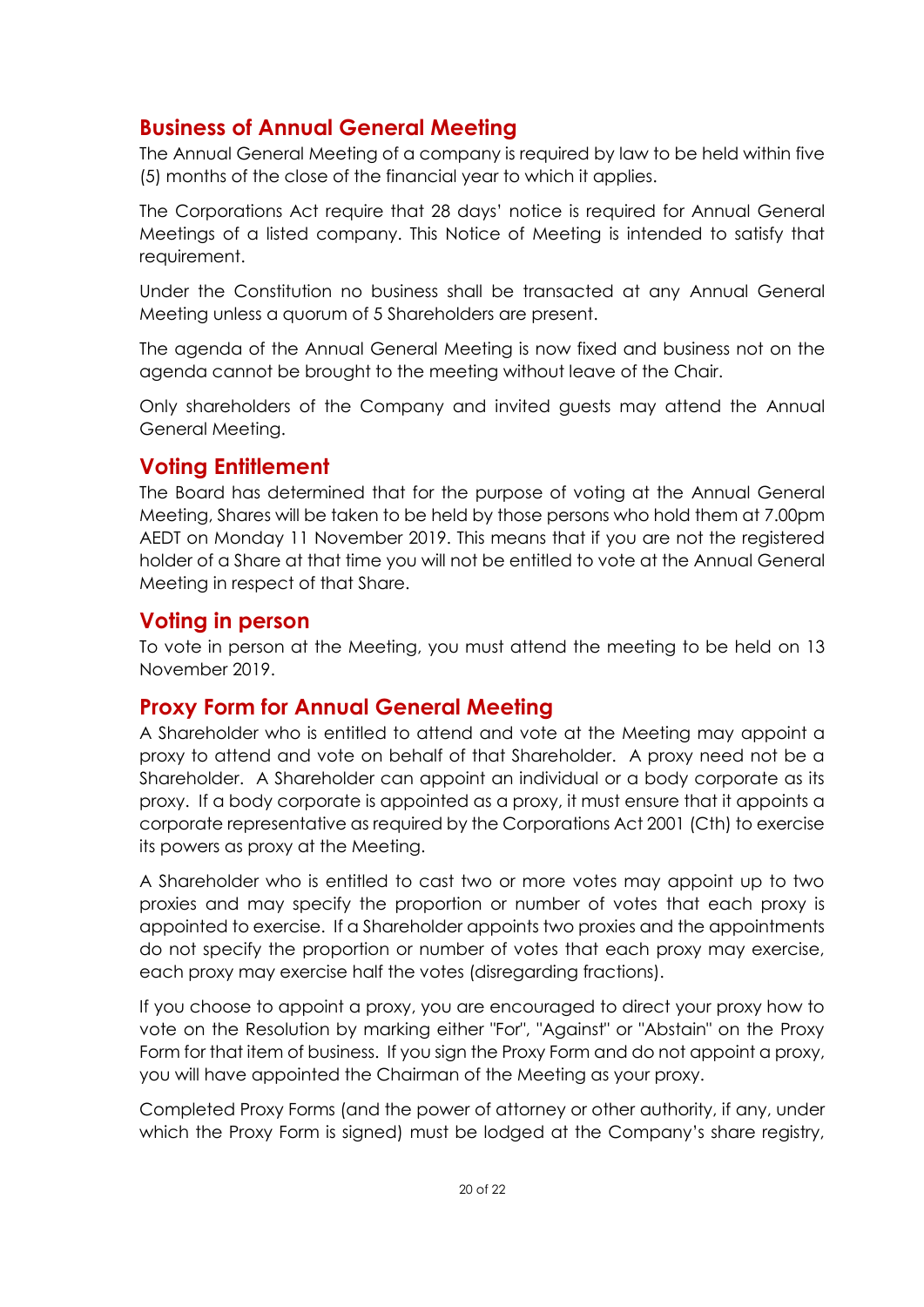Boardroom Pty Limited; or faxed to the fax number specified below not later than 11.00am (AEDT) on 11 November 2019.

Address (hand deliveries): Boardroom Pty Limited, Level 12, 225 George Street, Sydney NSW 2000. Address (postal deliveries): Boardroom Pty Limited, GPO Box 3993, Sydney NSW 2001

Fax number for lodgement: +61 2 9290 9655

Please read all instructions carefully before completing the proxy form.

Alternatively, please visit [www.votingonline.com.au/domacomagm2019](http://www.votingonline.com.au/domacomagm2018) to submit your voting intentions.

## **Undirected proxies**

Subject to any restrictions set out in this Notice of Meeting or the Proxy Form, the Chairman of the meeting intends to vote all undirected proxies in favour of all resolutions.

If you appoint the Chairman of the Meeting (or the Chairman is taken to be appointed) as your proxy and you do not direct the Chairman how to vote on a resolution, then by completing and returning the Proxy Form, you expressly authorise the Chairman to exercise the proxy and to vote in accordance with his stated intention to vote in favour of all resolutions.

If you have appointed the Chairman of the Meeting (or the Chairman is taken to be appointed) as your proxy and you direct the Chairman how to vote on a resolution by marking either "'for", "against" or "abstain" for a resolution, then your vote will be cast in accordance with your direction.

## **Corporate representatives**

A Shareholder, or proxy, that is a body corporate and entitled to attend and vote at the Meeting may appoint an individual to act as its corporate representative. Evidence of the appointment of a corporate representative must be in accordance with section 250D of the Corporations Act and be lodged with the Company.

A Shareholder entitled to attend and vote at the Meeting may appoint an attorney to attend and vote at the Meeting on the Shareholder's behalf. The power of attorney appointing the attorney must be duly signed and specify the name of each of the Shareholder, the Company and the attorney, and also specify the meetings at which the appointment may be used. The appointment may be a standing one.

A corporate representative or an attorney may, but need not, be a Shareholder of the Company.

Corporate representatives should bring to the Meeting appropriate evidence of appointment as a representative in accordance with the constitution of the Company. Attorneys are requested to bring to the Meeting the original or a certified copy of the power of attorney pursuant to which they were appointed. Proof of identity will also be required for corporate representatives and attorneys.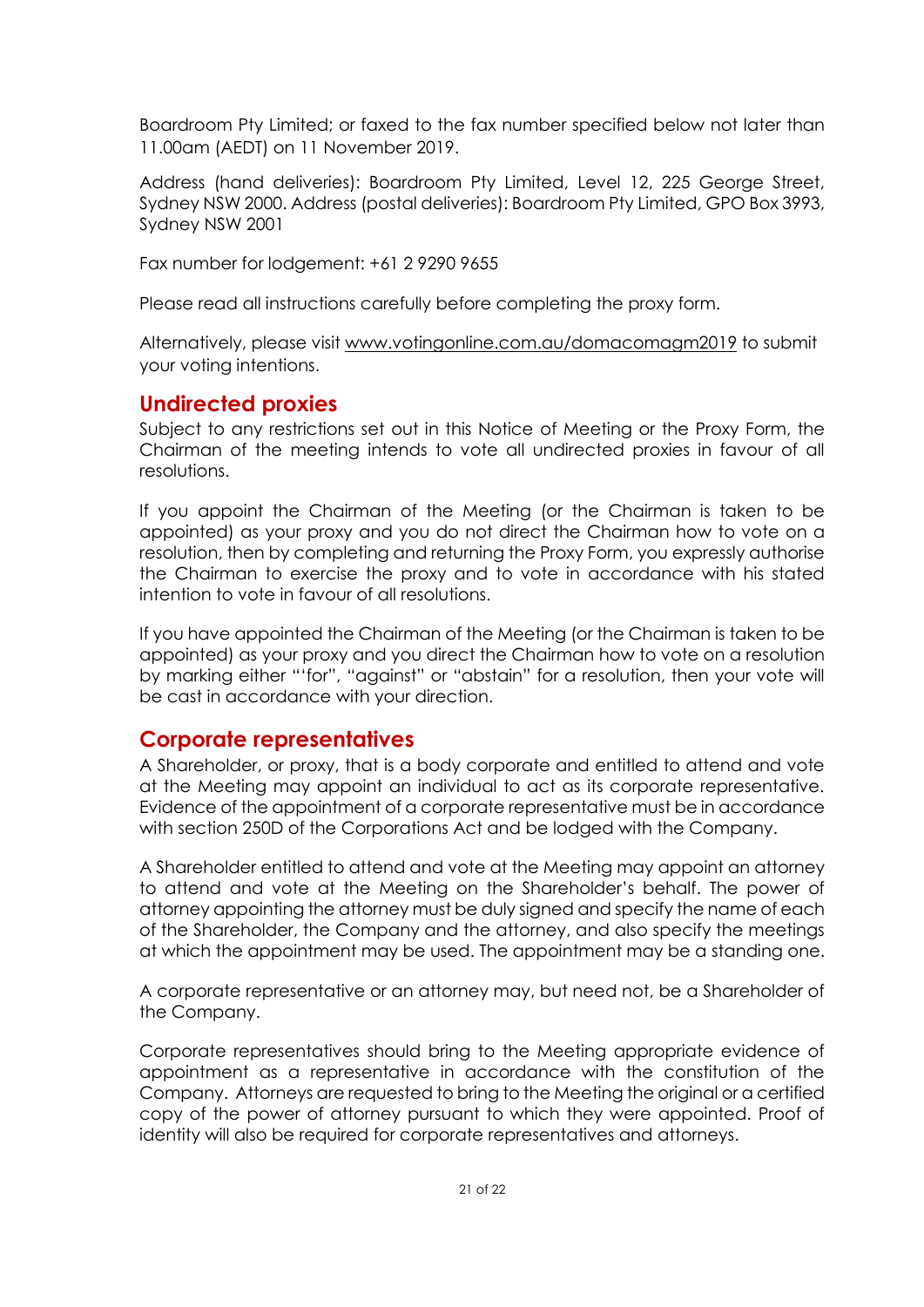# **Questions and comments by Shareholders at the meeting**

In accordance with the Corporations Act and the Company's best practice, a reasonable opportunity will be given to Shareholders at the meeting to ask questions about, or to make comments on, the management of the Company.

Similarly, a reasonable opportunity will also be given to Shareholders at the meeting to ask the Company's auditors, questions relevant to the conduct of the audit, the preparation and content of the Auditor's Report, the accounting policies adopted by the Company in relation to the preparation of the Financial Statements, and the independence of the auditor in relation to the conduct of the audit.

Relevant written questions to the Company or the auditors must be received no later than 7:00pm (AEDT) on Wednesday, 6 November 2019. A list of those questions will be made available to Shareholders attending the meeting. The Company will either answer questions at the meeting or table written answers to them at the meeting. If written answers are tabled at the meeting, they will be made available to Shareholders as soon as practicable after the meeting.

Please send written questions to:

On-line –via the Boardroom "Voting Online" facility.

Post to – Philip Chard, Level 9, 99 Queen Street, Melbourne VIC 3000

Email – philip.chard@domacom.com.au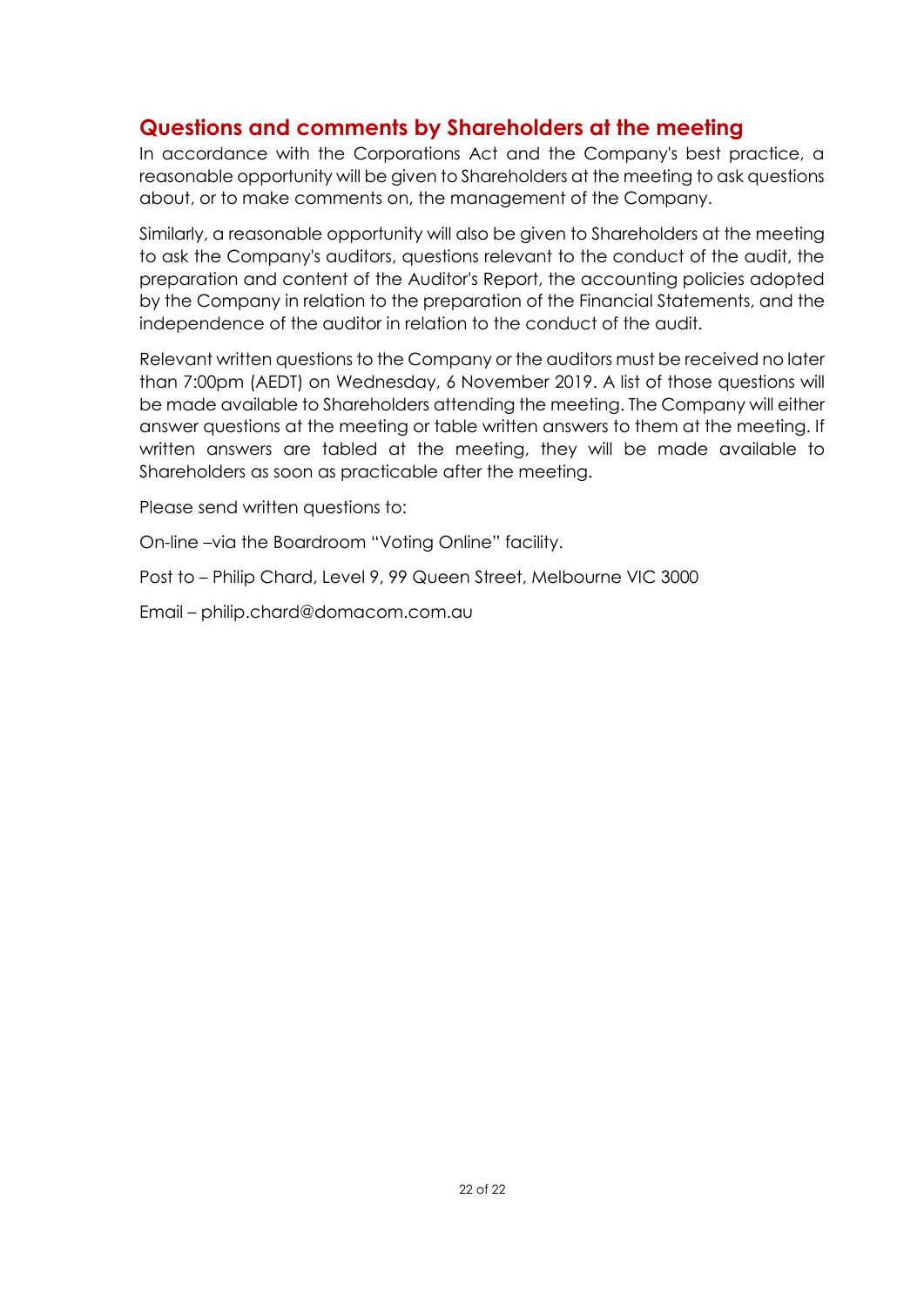

**All Correspondence to:**

| ⋈  | <b>By Mail</b> | Boardroom Pty Limited<br>GPO Box 3993<br>Sydney NSW 2001 Australia |
|----|----------------|--------------------------------------------------------------------|
| ā. | By Fax:        | +61 2 9290 9655                                                    |
| ᇦ  | Online:        | www.boardroomlimited.com.au                                        |
| 涵  |                | By Phone: (within Australia) 1300 737 760                          |
|    |                | (outside Australia) +61 2 9290 9600                                |

### **YOUR VOTE IS IMPORTANT**

For your vote to be effective it must be recorded **before 11:00am (AEDT) on Monday 11 November 2019.** 

### **EXECUTE ONLINE BY SMARTPHONE**

**STEP 1: VISIT** https://www.votingonline.com.au/domacomagm2019

**STEP 2: Enter your Postcode OR Country of Residence (if outside Australia)**

**STEP 3: Enter your Voting Access Code (VAC):**



 Scan QR Code using smartphone QR Reader App

### **TO VOTE BY COMPLETING THE PROXY FORM**

#### **STEP 1 APPOINTMENT OF PROXY**

Indicate who you want to appoint as your Proxy.

If you wish to appoint the Chair of the Meeting as your proxy, mark the box. If you wish to appoint someone other than the Chair of the Meeting as your proxy please write the full name of that individual or body corporate. If you leave this section blank, or your named proxy does not attend the meeting, the Chair of the Meeting will be your proxy. A proxy need not be a securityholder of the company. Do not write the name of the issuer company or the registered securityholder in the space.

#### **Appointment of a Second Proxy**

You are entitled to appoint up to two proxies to attend the meeting and vote. If you wish to appoint a second proxy, an additional Proxy Form may be obtained by contacting the company's securities registry or you may copy this form.

#### To appoint a second proxy you must:

(a) complete two Proxy Forms. On each Proxy Form state the percentage of your voting rights or the number of securities applicable to that form. If the appointments do not specify the percentage or number of votes that each proxy may exercise, each proxy may exercise half your votes. Fractions of votes will be disregarded.

(b) return both forms together in the same envelope.

#### **STEP 2 VOTING DIRECTIONS TO YOUR PROXY**

To direct your proxy how to vote, mark one of the boxes opposite each item of business. All your securities will be voted in accordance with such a direction unless you indicate only a portion of securities are to be voted on any item by inserting the percentage or number that you wish to vote in the appropriate box or boxes. If you do not mark any of the boxes on a given item, your proxy may vote as he or she chooses. If you mark more than one box on an item for all your securities your vote on that item will be invalid.

#### **Proxy which is a Body Corporate**

Where a body corporate is appointed as your proxy, the representative of that body corporate attending the meeting must have provided an "Appointment of Corporate Representative" prior to admission. An Appointment of Corporate Representative form can be obtained from the company's securities registry.

#### **STEP 3 SIGN THE FORM**

The form **must** be signed as follows:

**Individual:** This form is to be signed by the securityholder.

**Joint Holding**: where the holding is in more than one name, all the securityholders should sign.

**Power of Attorney:** to sign under a Power of Attorney, you must have already lodged it with the registry. Alternatively, attach a certified photocopy of the Power of Attorney to this form when you return it.

**Companies:** this form must be signed by a Director jointly with either another Director or a Company Secretary. Where the company has a Sole Director who is also the Sole Company Secretary, this form should be signed by that person. **Please indicate the office held by signing in the appropriate place.**

#### **STEP 4 LODGEMENT**

Proxy forms (and any Power of Attorney under which it is signed) must be received no later than 48 hours before the commencement of the meeting, therefore by **11:00am (AEDT) on Monday 11 November 2019.** Any Proxy Form received after that time will not be valid for the scheduled meeting.

**Proxy forms may be lodged using the enclosed Reply Paid Envelope or:**

| Online            | https://www.votingonline.com.au/domacomagm2019                                     |
|-------------------|------------------------------------------------------------------------------------|
| ā<br>By Fax       | + 61 2 9290 9655                                                                   |
| $\bowtie$ By Mail | Boardroom Pty Limited<br>GPO Box 3993.<br>Sydney NSW 2001 Australia                |
| In Person         | Boardroom Pty Limited<br>Level 12, 225 George Street,<br>Sydney NSW 2000 Australia |

#### **Attending the Meeting**

If you wish to attend the meeting please bring this form with you to assist registration**.**